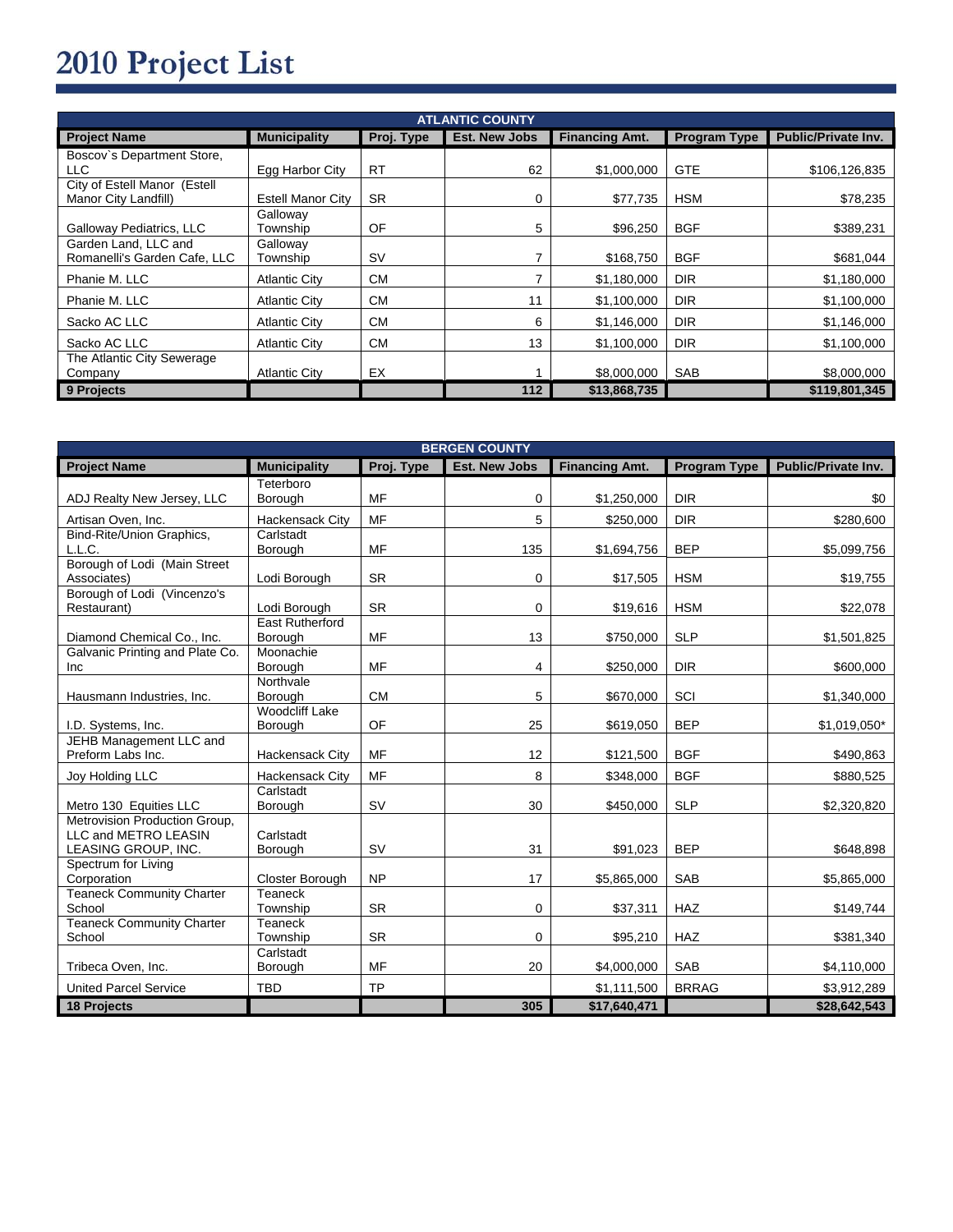| <b>BURLINGTON COUNTY</b>       |                       |            |                      |                       |                     |                            |  |
|--------------------------------|-----------------------|------------|----------------------|-----------------------|---------------------|----------------------------|--|
| <b>Project Name</b>            | <b>Municipality</b>   | Proj. Type | <b>Est. New Jobs</b> | <b>Financing Amt.</b> | <b>Program Type</b> | <b>Public/Private Inv.</b> |  |
| Anthony Bua (Crosswicks)       | Chesterfield          |            |                      |                       |                     |                            |  |
| Pizza)                         | Township              | <b>SR</b>  | 0                    | \$5,144               | <b>HAZ</b>          | \$21,074                   |  |
| Borough of Wrightstown (Fort   | Wrightstown           |            |                      |                       |                     |                            |  |
| Dix Street)                    | Borough               | <b>SR</b>  | 0                    | \$99.815              | <b>HSM</b>          | \$100,315                  |  |
| <b>Burlington Coat Factory</b> | <b>Edgewater Park</b> | OF         |                      | \$72,000              | <b>BRRAG</b>        | \$547,000                  |  |
| Palmyra Borough (Route 73      | Palmyra               |            |                      |                       |                     |                            |  |
| South)                         | Borough               | <b>SR</b>  | 0                    | \$2.204.242           | <b>HSM</b>          | \$2,204,742                |  |
| Township of Hainesport (Frm    | Hainesport            |            |                      |                       |                     |                            |  |
| Hardware & Industrial Tool)    | Township              | <b>SR</b>  | 0                    | \$101,117             | <b>HSM</b>          | \$101,617                  |  |
| Township of Mount Holly        |                       |            |                      |                       |                     |                            |  |
| (Former Regal Custom           | Mount Holly           |            |                      |                       |                     |                            |  |
| Fixtures)                      | Township              | <b>SR</b>  | 0                    | \$29,979              | <b>HSM</b>          | \$30,479                   |  |
| Township of Riverside          | Riverside             |            |                      |                       |                     |                            |  |
| (Whomsley Field)               | Township              | <b>SR</b>  | 0                    | \$103,081             | <b>HSM</b>          | \$103,581                  |  |
| <b>7 Projects</b>              |                       |            |                      | \$2,615,378           |                     | \$3,108,808                |  |

| <b>CAMDEN COUNTY</b>                        |                            |            |                      |                       |                     |                     |  |  |
|---------------------------------------------|----------------------------|------------|----------------------|-----------------------|---------------------|---------------------|--|--|
| <b>Project Name</b>                         | <b>Municipality</b>        | Proj. Type | <b>Est. New Jobs</b> | <b>Financing Amt.</b> | <b>Program Type</b> | Publiv/Private Inv. |  |  |
| 1100 State Street LLC and                   |                            |            |                      |                       |                     |                     |  |  |
| <b>Arline Construction Services</b>         |                            |            |                      |                       |                     |                     |  |  |
| <b>LLC</b>                                  | Camden City                | <b>CT</b>  | 10                   | \$180,000             | <b>BGF</b>          | \$372,650           |  |  |
|                                             | <b>Haddon Heights</b>      |            |                      |                       |                     |                     |  |  |
| <b>Bach Associates PC</b>                   | Borough                    | <b>CM</b>  | $\overline{2}$       | \$250,000             | <b>MSL</b>          | \$1,344,563         |  |  |
|                                             | <b>Haddon Heights</b>      |            |                      |                       |                     |                     |  |  |
| <b>Bach Associates PC</b>                   | Borough<br><b>Bellmawr</b> | <b>CM</b>  | 0                    | \$242,500             | <b>MST</b>          | \$0                 |  |  |
| Borough of Bellmawr<br>(Bellmawr Landfill)  | Borough                    | <b>SR</b>  | 0                    | \$77,679              | <b>HSM</b>          | \$104,072           |  |  |
| Borough of Bellmawr                         | <b>Bellmawr</b>            |            |                      |                       |                     |                     |  |  |
| (Bellmawr Landfill)                         | Borough                    | <b>SR</b>  | 0                    | \$5,000,000           | <b>HSM</b>          | \$6,667,172         |  |  |
| Camden Area Health                          |                            |            |                      |                       |                     |                     |  |  |
| Education Center, Inc.(AHEC)                | Camden City                | <b>NP</b>  | 1                    | \$26,630              | ERB                 | \$86,130            |  |  |
| Camden Redevelopment                        |                            |            |                      |                       |                     |                     |  |  |
| Agency (Camden Waterfront -                 |                            |            |                      |                       |                     |                     |  |  |
| East VIIg)                                  | Camden City                | <b>SR</b>  | 0                    | \$98,995              | <b>HSM</b>          | \$99,495            |  |  |
| Camden Redevelopment                        |                            |            |                      |                       |                     |                     |  |  |
| Agency (Harrison Avenue                     |                            |            |                      |                       |                     |                     |  |  |
| Landfill)                                   | Camden City                | <b>SR</b>  | 0                    | \$2,954,850           | <b>HSM</b>          | \$2,984,899         |  |  |
| Camden Redevelopment                        |                            |            |                      |                       |                     |                     |  |  |
| Agency (Sears Tire and                      |                            |            |                      |                       |                     |                     |  |  |
| Battery)                                    | Camden City                | <b>SR</b>  | 0                    | \$115,495             | <b>HSM</b>          | \$115,995           |  |  |
| Camden Redevelopment                        |                            |            |                      |                       |                     |                     |  |  |
| Agency (Sycamore Street                     |                            |            |                      |                       |                     |                     |  |  |
| Housing)                                    | Camden City                | <b>SR</b>  | 0                    | \$21,186              | <b>HSM</b>          | \$42,872            |  |  |
| Catapult Holdings, Inc.                     | Camden City                | SV         | 80                   | \$1,160,000           | <b>BEP</b>          | \$1,710,000         |  |  |
| Catherine M. Riccardi &                     |                            |            |                      |                       |                     |                     |  |  |
| MAJMS Properties, L.L.C.                    | Cherry Hill                |            |                      |                       |                     |                     |  |  |
| Agency                                      | Township                   | SV         | 2                    | \$56,250              | <b>BGF</b>          | \$228,231           |  |  |
| <b>Christopher Charles Fine</b>             | Haddon                     |            |                      |                       |                     |                     |  |  |
| Jewelry Corp.                               | Township                   | <b>RT</b>  | $\overline{2}$       | \$92,500              | <b>MST</b>          | \$211,750           |  |  |
| City of Camden - Department                 |                            |            |                      |                       |                     |                     |  |  |
| of Development                              | Camden City                | <b>HS</b>  | $\Omega$             | \$70,000              | <b>ERB</b>          | \$70,000            |  |  |
| City of Camden Eyes in the                  |                            |            |                      |                       |                     |                     |  |  |
| Sky Program                                 | Camden City                | <b>TC</b>  | 0                    | \$245,375             | ERB                 | \$1,640,750         |  |  |
| City of Gloucester (Gloucester              | Gloucester                 |            |                      |                       |                     |                     |  |  |
| Point)                                      | Township                   | SR         | 0                    | \$155,851             | <b>HSM</b>          | \$156,351           |  |  |
| City of Gloucester (Gloucester<br>Titanium) | Gloucester<br>Township     | <b>SR</b>  | 0                    | \$156,390             | <b>HSM</b>          | \$156,890           |  |  |
| Cooper Health System, The                   |                            |            |                      |                       |                     |                     |  |  |
| (Second Lease Incentive WTC)                | Camden City                | OF         | 0                    | \$28,170              | ERB                 | \$278,737           |  |  |
| Cooper's Ferry Development                  |                            |            |                      |                       |                     |                     |  |  |
| Association, Inc.                           | Camden City                | IN         | 60                   | \$200,000             | ERB                 | \$6,182,500         |  |  |
|                                             |                            |            |                      |                       |                     |                     |  |  |
| Curren Environmental, Inc.                  | Cherry Hill                | SV         | $\overline{2}$       | \$40,000              | <b>BGF</b>          | \$247,825           |  |  |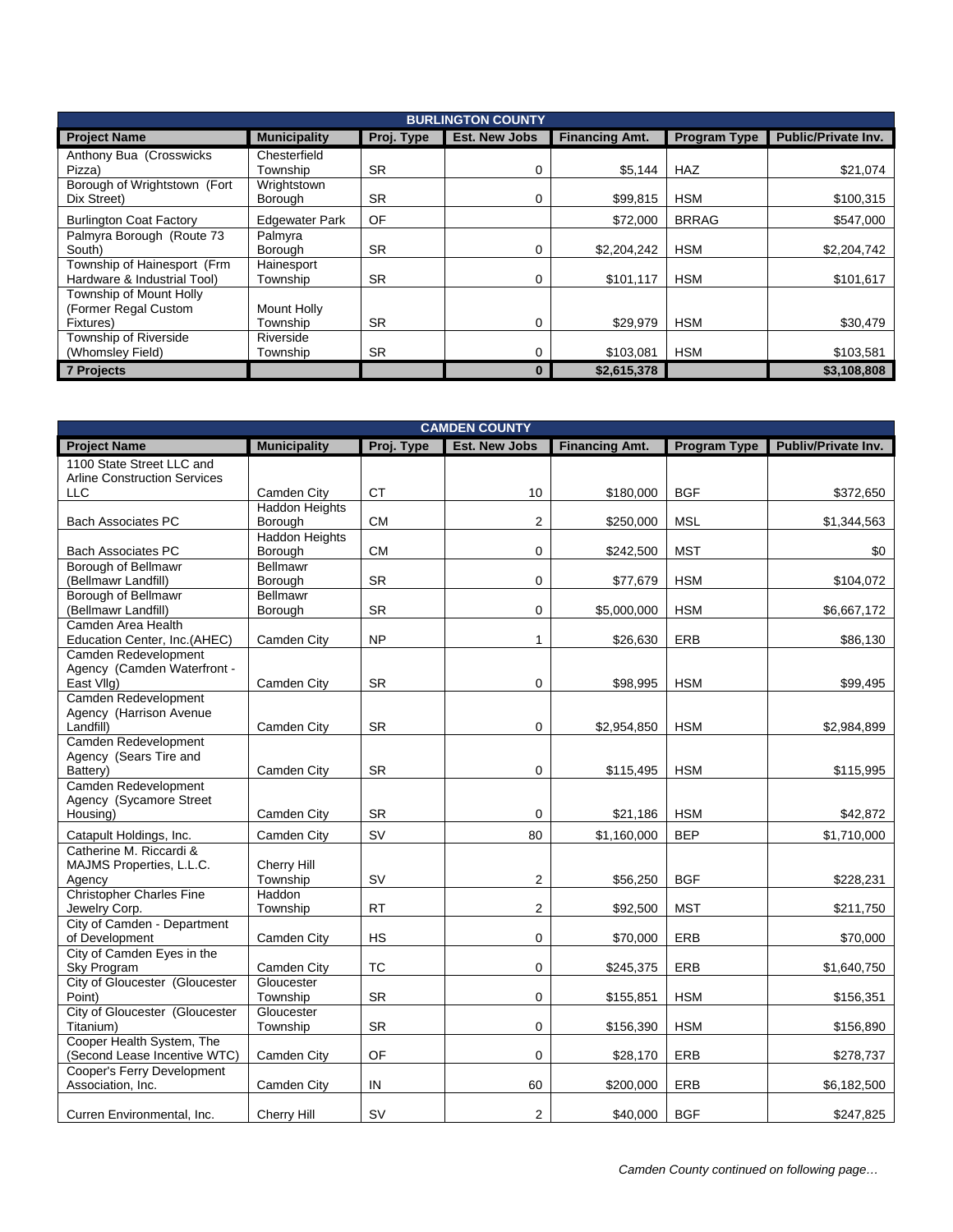| <b>CAMDEN COUNTY (continued)</b>                           |                                    |            |                         |                       |              |                     |  |
|------------------------------------------------------------|------------------------------------|------------|-------------------------|-----------------------|--------------|---------------------|--|
| <b>Project Name</b>                                        | <b>Municipality</b>                | Proj. Type | <b>Est. New Jobs</b>    | <b>Financing Amt.</b> | Program Type | Public/Private Inv. |  |
| DB Land Holdings LLC and                                   |                                    |            |                         |                       |              |                     |  |
| Innovative Orthodontics, LLC<br><b>DCM</b> Architecture &  | Gloucester City                    | <b>SV</b>  | 5                       | \$127,500             | <b>BGF</b>   | \$514,694           |  |
| Engineering, LLC                                           | Camden City                        | OF         | 10                      | \$18,432              | ERB          | \$274,500           |  |
| Elee Porter Rotando                                        | Camden City                        | <b>RT</b>  | $\overline{2}$          | \$11,714              | <b>ERB</b>   | \$24,028            |  |
| Grove I Partnership                                        | Haddonfield<br>Borough             | SR         | 0                       | \$13,491              | <b>HAZ</b>   | \$54,461            |  |
|                                                            | Haddonfield                        |            |                         |                       |              |                     |  |
| Grove I Partnership<br>Jason Ventures Limited              | Borough<br>Gibbsboro               | <b>SR</b>  | $\mathbf 0$             | \$26,981              | <b>HAZ</b>   | \$54,461            |  |
| Liability Company                                          | Borough                            | <b>SV</b>  | $\overline{4}$          | \$47,000              | <b>BGF</b>   | \$191,000           |  |
| <b>JEC Real Estate Associates,</b>                         |                                    |            |                         |                       |              |                     |  |
| <b>LLC</b><br>Jersey GM Stevens                            | Gloucester City                    | <b>CT</b>  | 0                       | \$184,980             | <b>BGF</b>   | \$5,699             |  |
| Enterprises, LLC and Tabletop                              | Gloucester                         |            |                         |                       |              |                     |  |
| Fashions, Inc.                                             | Township                           | SV         | 10                      | \$147,750             | <b>BGF</b>   | \$615,638           |  |
| <b>JMC Glass LLC</b><br>Joang Investments, LLC and         | <b>Berlin Township</b><br>Voorhees | <b>CT</b>  | $\mathbf{1}$            | \$33,750              | <b>BGF</b>   | \$157,594           |  |
| RSC of Voorhees, Inc.                                      | Township                           | <b>CM</b>  | 2                       | \$81,250              | <b>BGF</b>   | \$728,856           |  |
| Lotus Medicine LLC DBA<br><b>Westfield Family Pharmacy</b> |                                    | <b>RT</b>  | $\overline{2}$          |                       | <b>BGF</b>   |                     |  |
|                                                            | Camden City                        | MF         |                         | \$66,944              |              | \$137,385           |  |
| M & A Holdings Co., LLC                                    | Camden City                        |            | $\mathbf 0$             | \$500,000             | <b>MST</b>   | \$20,301,825        |  |
| Oasis Housing, LLC<br>Parkside Business &                  | Camden City                        | <b>HS</b>  | $\mathbf 0$             | \$360,000             | ERB          | \$2,922,000         |  |
| Community In Partnership, Inc.                             | Camden City                        | <b>NP</b>  | 1                       | \$1,000,000           | <b>ERB</b>   | \$6,475,817         |  |
| Permalith Plastics, LLC                                    | Pennsauken<br>Township             | MF         | 0                       | \$56,822              | <b>BGF</b>   | \$2,495             |  |
| Pinnacle Foods Group                                       | Cherry Hill                        | MF         |                         | \$186,200             | <b>BRRAG</b> | \$4,856,200*        |  |
|                                                            | <b>Cherry Hill</b>                 |            |                         |                       |              |                     |  |
| Pinnacle Foods Group LLC<br>R&W Investments and            | Township                           | MF         | 90                      | \$919,800             | <b>BEP</b>   | \$5,589,800*        |  |
| <b>Technitool Incorporation</b>                            | <b>Berlin Township</b>             | MF         | 5                       | \$118,750             | <b>BGF</b>   | \$616,000           |  |
| Respond, Inc.                                              | Camden City                        | <b>NP</b>  | 26                      | \$335,234             | <b>SLP</b>   | \$3,653,000         |  |
|                                                            | Pennsauken                         |            |                         |                       |              |                     |  |
| Stonehedge Group, LLC<br>The Cooper Health System          | Township                           | MF         | 6                       | \$405,000             | <b>SLP</b>   | \$1,354,325         |  |
| (Ferry Terminal Lease)                                     | Camden City                        | <b>NP</b>  | 20                      | \$45,216              | ERB          | \$250,250           |  |
| The Heart of Camden<br>(Broadway Phase I) (Broadway        |                                    |            |                         |                       |              |                     |  |
| P (Broadway Phase I)                                       | Camden City                        | <b>NP</b>  | 0                       | \$788,971             | ERB          | \$2,874,885         |  |
| Township of Gloucester                                     | Gloucester                         |            | 0                       |                       |              |                     |  |
| (BP/ARCO)<br>Township of Haddon (Dy Dee                    | Township<br>Haddon                 | <b>SR</b>  |                         | \$302,440             | <b>HSM</b>   | \$302,940           |  |
| Wash Site)                                                 | Township                           | <b>SR</b>  | 0                       | \$732,481             | <b>HSM</b>   | \$913,047           |  |
| Township of Haddon (Hale<br>Property)                      | Haddon<br>Township                 | SR         | $\mathbf 0$             | \$109,559             | <b>HSM</b>   | \$110,059           |  |
| Township of Haddon (Lahn                                   | Haddon                             |            |                         |                       |              |                     |  |
| Property)<br>Township of Winslow                           | Township<br>Winslow                | <b>SR</b>  | 0                       | \$124,928             | <b>HSM</b>   | \$125,428           |  |
| (Presswell Records)                                        | Township                           | <b>SR</b>  | $\mathbf 0$             | \$124,663             | <b>HSM</b>   | \$125,163           |  |
| Traditional Floor Company,                                 |                                    |            |                         |                       |              |                     |  |
| Inc. and TRAD Co., LLC<br>WDDS Enterprises, Inc. and       | <b>Berlin Township</b>             | <b>SV</b>  | $\overline{\mathbf{c}}$ | \$33,075              | <b>BGF</b>   | \$149,651           |  |
| <b>WD Associates</b>                                       | Camden City                        | WS         | $\mathbf 0$             | \$28,000              | <b>BGF</b>   | \$1,775             |  |
| <b>49 Projects</b>                                         |                                    |            | 345                     | \$18,102,802          |              | \$71,413,858        |  |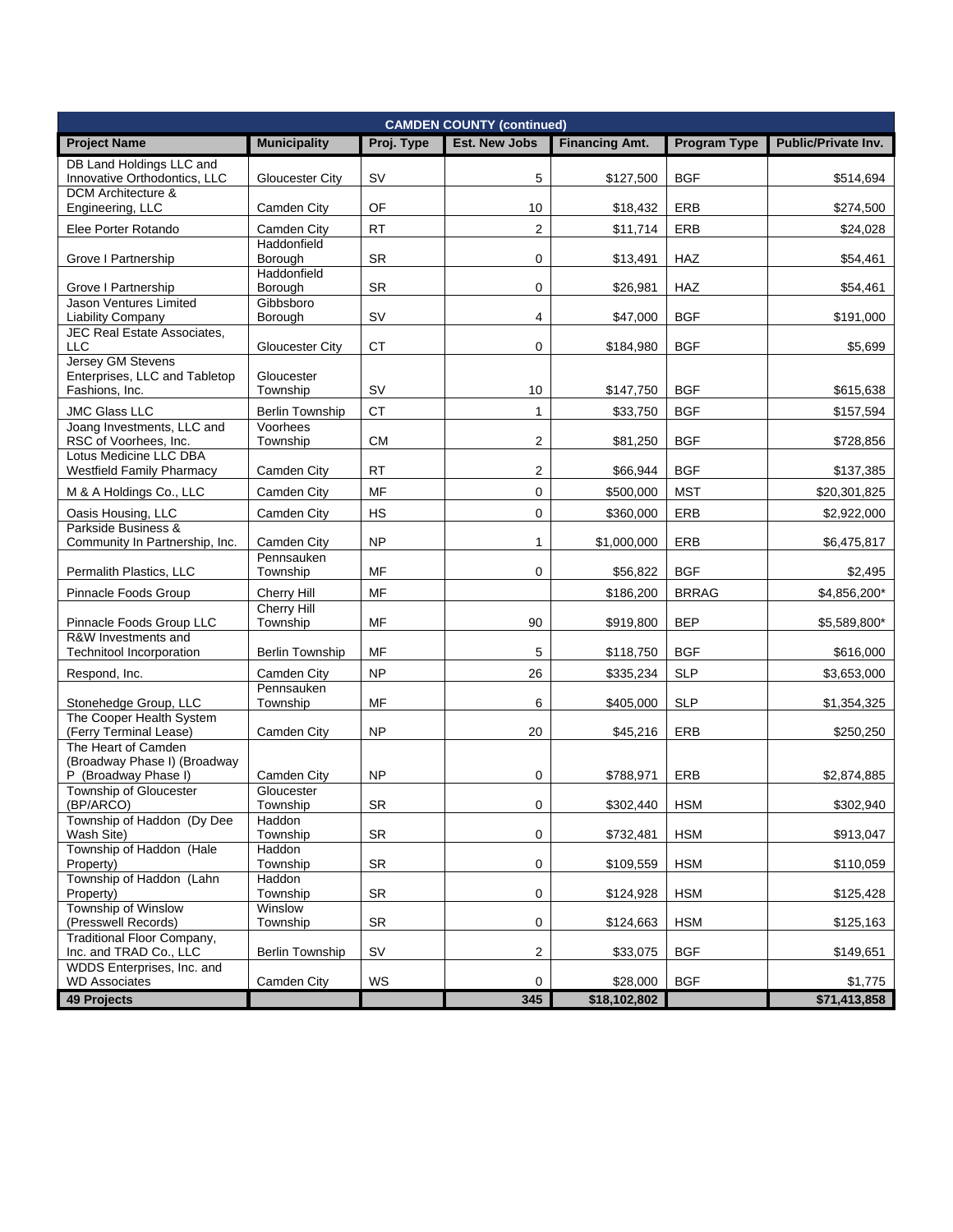| <b>CAPE MAY COUNTY</b>         |                     |            |                      |                       |                     |                            |  |  |
|--------------------------------|---------------------|------------|----------------------|-----------------------|---------------------|----------------------------|--|--|
| <b>Project Name</b>            | <b>Municipality</b> | Proj. Type | <b>Est. New Jobs</b> | <b>Financing Amt.</b> | <b>Program Type</b> | <b>Public/Private Inv.</b> |  |  |
| Borough of Woodbine            | Woodbine            |            |                      |                       |                     |                            |  |  |
| (Woodbine Landfill)            | Borough             | <b>SR</b>  |                      | \$428.178             | <b>HSM</b>          | \$428,678                  |  |  |
| Kings Cottage Enterprises, The | Cape May City       | <b>SV</b>  |                      | \$135,000             | <b>BGF</b>          | \$550.400                  |  |  |
| 2 Projects                     |                     |            |                      | \$563,178             |                     | \$979,078                  |  |  |

| <b>CUMBERLAND COUNTY</b>         |                       |            |               |                       |                     |                            |  |
|----------------------------------|-----------------------|------------|---------------|-----------------------|---------------------|----------------------------|--|
| <b>Project Name</b>              | <b>Municipality</b>   | Proj. Type | Est. New Jobs | <b>Financing Amt.</b> | <b>Program Type</b> | <b>Public/Private Inv.</b> |  |
| City of Millville (Former Mike's |                       |            |               |                       |                     |                            |  |
| Texaco)                          | Millville City        | <b>SR</b>  | 0             | \$64,734              | <b>HSM</b>          | \$65,234                   |  |
| City of Millville (Millville     |                       |            |               |                       |                     |                            |  |
| Laundry)                         | Millville City        | <b>SR</b>  | 0             | \$131,587             | <b>HSM</b>          | \$132,087                  |  |
| City of Millville (Shone's Auto  |                       |            |               |                       |                     |                            |  |
| Body)                            | Millville City        | <b>SR</b>  | 0             | \$6,100               | <b>HSM</b>          | \$6,600                    |  |
| City of Millville (Spinelli      |                       |            |               |                       |                     |                            |  |
| <b>Brothers Trucking)</b>        | Millville City        | <b>SR</b>  | 0             | \$187,593             | <b>HSM</b>          | \$188,093                  |  |
| City of Vineland (South East     |                       |            |               |                       |                     |                            |  |
| Boulevard)                       | <b>Vineland City</b>  | <b>SR</b>  | 0             | \$26,008              | <b>HSM</b>          | \$26,508                   |  |
| Landis Theater Properties, LLC   | Vineland City         | <b>NP</b>  | 0             | \$1,504,659           | <b>NMT</b>          | \$0                        |  |
| Landis Theater Properties, LLC   | Vineland City         | <b>NP</b>  | 0             | \$2,802,832           | <b>NMT</b>          | \$0                        |  |
| Levoy Theatre Preservation       |                       |            |               |                       |                     |                            |  |
| Society, Inc., The               | Millville City        | <b>NP</b>  | 5             | \$800,000             | <b>SLP</b>          | \$8,650,000                |  |
| Ludwig Enterprises LLC           | Millville City        | <b>SV</b>  | 3             | \$95,673              | <b>DIR</b>          | \$179,937                  |  |
| The Kintock Group Of New         |                       |            |               |                       |                     |                            |  |
| Jersey Inc.                      | <b>Bridgeton City</b> | <b>NP</b>  | 0             | \$3,215,000           | <b>SAB</b>          | \$3,800,000                |  |
| 10 Projects                      |                       |            | 8             | \$8,834,186           |                     | \$13,048,459               |  |

| <b>ESSEX COUNTY</b>                                       |                                |            |                      |                       |              |                     |  |  |
|-----------------------------------------------------------|--------------------------------|------------|----------------------|-----------------------|--------------|---------------------|--|--|
| <b>Project Name</b>                                       | <b>Municipality</b>            | Proj. Type | <b>Est. New Jobs</b> | <b>Financing Amt.</b> | Program Type | Public/Private Inv. |  |  |
| Ansmann USA, Inc.                                         | Fairfield Borough              | <b>TC</b>  | 28                   | \$126,518             | <b>BEP</b>   | \$521,518           |  |  |
| Atlas Refinery, Inc.                                      | <b>Newark City</b>             | MF         |                      | \$475,000             | <b>MST</b>   | \$2,611,750         |  |  |
| C. Richard Barfuss                                        | Orange City                    | <b>SR</b>  | 0                    | \$101,000             | <b>HAZ</b>   | \$202,500           |  |  |
| City of Newark (187-199<br><b>Blanchard Street)</b>       | <b>Newark City</b>             | <b>SR</b>  | 0                    | \$34,425              | <b>HSM</b>   | \$34,925            |  |  |
| City of Newark (Avon Sheet<br>Metal & Roofing Co.)        | Newark City                    | <b>SR</b>  | 0                    | \$62,879              | <b>HSM</b>   | \$63,379            |  |  |
| City of Newark (Former NSC<br>Plating Facility)           | <b>Newark City</b>             | <b>SR</b>  | 0                    | \$47,536              | <b>HSM</b>   | \$48,036            |  |  |
| City of Newark (Former Royal<br>Recovery)                 | <b>Newark City</b>             | <b>SR</b>  | 0                    | \$50,467              | <b>HSM</b>   | \$50,967            |  |  |
| Driscoll Label Co., Inc.                                  | Fairfield Borough              | MF         | 0                    | \$75,000              | <b>MSL</b>   | \$0                 |  |  |
| Driscoll Label Co., Inc                                   | Fairfield Borough              | MF         | 5                    | \$670,000             | <b>MST</b>   | \$1,510,000         |  |  |
| Edge Therapeutics, Inc.                                   | <b>Newark City</b>             | <b>TC</b>  | $\overline{2}$       | \$100,000             | ERD          | \$600,000           |  |  |
| Edge Therapeutics, Inc.                                   | <b>Newark City</b>             | <b>TC</b>  | 0                    | \$500,000             | <b>CST</b>   | \$0                 |  |  |
| Family Intervention Services,<br>Inc.                     | East Orange City               | <b>NP</b>  | 3                    | \$1,102,500           | SAB          | \$1,515,000         |  |  |
| Green Hill, Inc.                                          | <b>West Orange</b><br>Township | CC         | 15                   | \$14,275,000          | <b>SAB</b>   | \$15,765,000        |  |  |
| <b>IDL Techniedge</b>                                     | Maplewood                      | <b>MF</b>  |                      | \$93,500              | <b>BRRAG</b> | \$246,000           |  |  |
| Kapsan Investments, LLC.                                  | East Orange City               | <b>SR</b>  | 0                    | \$38,417              | <b>HAZ</b>   | \$154,165           |  |  |
| Manhattan Maintenance<br>Company, Inc.                    | Fairfield Borough              | <b>SV</b>  | 0                    | \$50,000              | <b>MSL</b>   | \$0                 |  |  |
| Newark Habitat for Humanity<br>(155-161 Ridgewood Avenue) | <b>Newark City</b>             | <b>SR</b>  | 0                    | \$5,000               | <b>HSM</b>   | \$5,500             |  |  |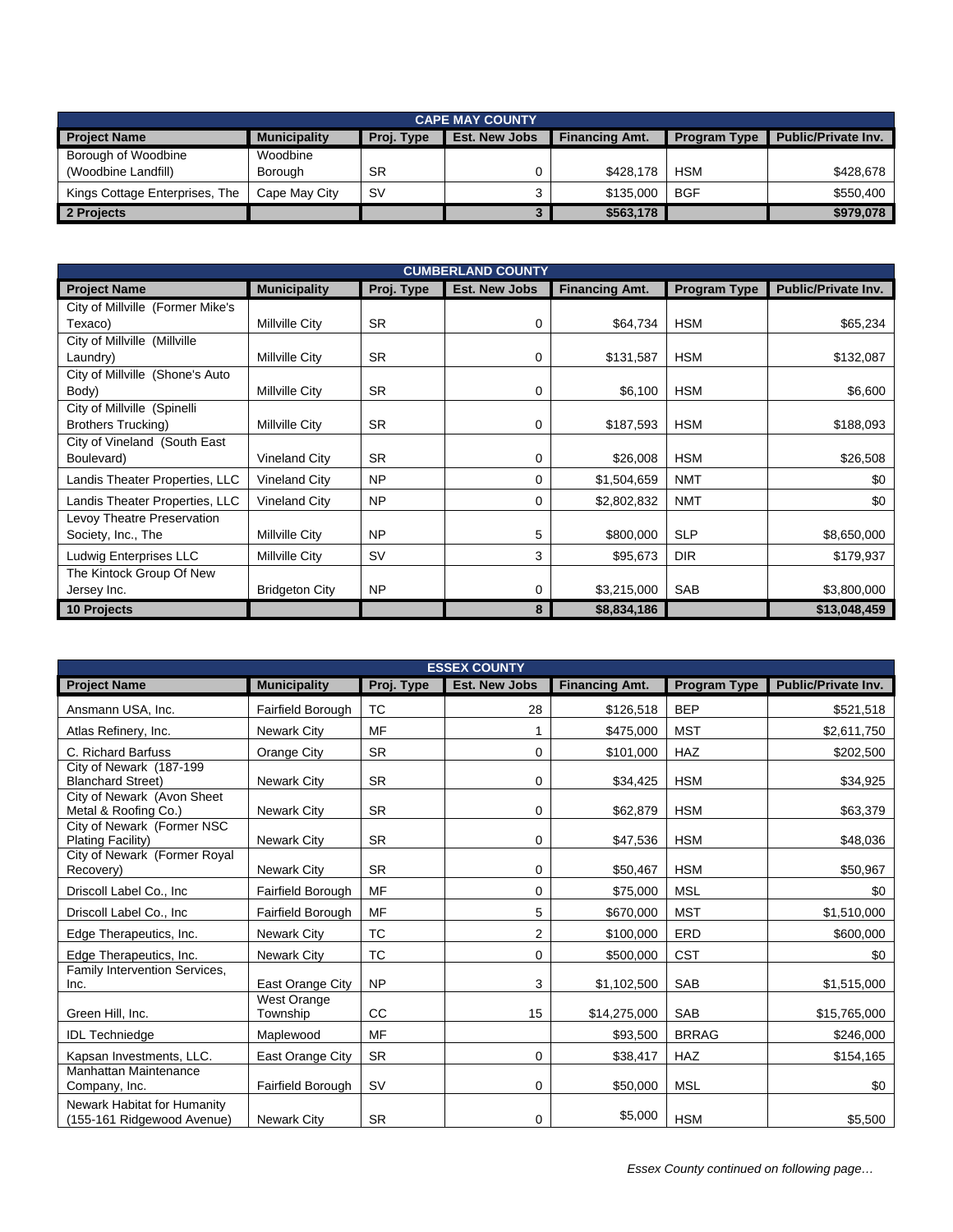| <b>ESSEX COUNTY (continued)</b>                                                                             |                       |            |                      |                       |                     |                            |  |
|-------------------------------------------------------------------------------------------------------------|-----------------------|------------|----------------------|-----------------------|---------------------|----------------------------|--|
| <b>Project Name</b>                                                                                         | <b>Municipality</b>   | Proj. Type | <b>Est. New Jobs</b> | <b>Financing Amt.</b> | <b>Program Type</b> | <b>Public/Private Inv.</b> |  |
| Newark Habitat for Humanity<br>(204 12th Avenue)                                                            | <b>Newark City</b>    | <b>SR</b>  | 0                    | \$5,000               | <b>HSM</b>          | \$5,500                    |  |
| Newark Habitat for Humanity<br>(216 12th Avenue)                                                            | <b>Newark City</b>    | <b>SR</b>  | 0                    | \$5,000               | <b>HSM</b>          | \$5,500                    |  |
| Newark Habitat for Humanity<br>(438 11th Street)                                                            | <b>Newark City</b>    | <b>SR</b>  | 0                    | \$5,000               | <b>HSM</b>          | \$5,500                    |  |
| Newark Museum Association,<br>The                                                                           | <b>Newark City</b>    | <b>NP</b>  | 10                   | \$50,000              | <b>CED</b>          | \$50,000                   |  |
| NorthStar Litigation<br>Technologies, LLC                                                                   | Roseland<br>Borough   | <b>SV</b>  | $\overline{7}$       | \$100,000             | <b>MSL</b>          | \$202,825                  |  |
| Pitney Bowes Inc.                                                                                           | <b>Newark</b>         | DS         |                      | \$187,200             | <b>BRRAG</b>        | \$5,187,200*               |  |
| Pitney Bowes Inc.                                                                                           | <b>Newark City</b>    | DS         | 25                   | \$30,900              | <b>BEP</b>          | \$5,030,900*               |  |
| Quidsi, Inc.                                                                                                | Montclair<br>Township | DS         | 100                  | \$411,750             | <b>BEP</b>          | \$951,750                  |  |
| Rahn Realty LLC                                                                                             | Fairfield Borough     | <b>SV</b>  | 15                   | \$150,000             | <b>MST</b>          | \$703,200                  |  |
| Simphotek, Inc.                                                                                             | <b>Newark City</b>    | <b>TC</b>  | $\Omega$             | \$250,000             | <b>CST</b>          | \$0                        |  |
| <b>SME Consolidated LTD</b>                                                                                 | <b>Newark City</b>    | DS         | 135                  | \$823,162             | <b>BEP</b>          | \$973,162                  |  |
| <b>Standard Chartered Bank</b>                                                                              | <b>Newark City</b>    | <b>SV</b>  | 125                  | \$2,555,000           | <b>BEP</b>          | \$4,419,000                |  |
| Sync Labs, LLC                                                                                              | <b>Newark City</b>    | <b>TC</b>  | 0                    | \$250,000             | <b>CST</b>          | \$0                        |  |
| Sync Labs, LLC                                                                                              | <b>Newark City</b>    | <b>TC</b>  | 3                    | \$50,000              | <b>ERD</b>          | \$300,000                  |  |
| <b>Trust Formed Under Article VIII</b><br>of the Will of Bernard Grobman<br>& the Estate of Phillip Salzman | Irvington<br>Township | <b>SR</b>  | 0                    | \$183,527             | <b>HAZ</b>          | \$367,553                  |  |
| 32 Projects                                                                                                 |                       |            | 474                  | \$22,863,781          |                     | \$36,530,830               |  |

| <b>GLOUCESTER COUNTY</b>            |                      |            |                      |                       |                     |                            |  |  |
|-------------------------------------|----------------------|------------|----------------------|-----------------------|---------------------|----------------------------|--|--|
| <b>Project Name</b>                 | <b>Municipality</b>  | Proj. Type | <b>Est. New Jobs</b> | <b>Financing Amt.</b> | <b>Program Type</b> | <b>Public/Private Inv.</b> |  |  |
| <b>Advanced Welding Services</b>    | Monroe               |            |                      |                       |                     |                            |  |  |
| Inc. or Nominee                     | Township             | <b>MF</b>  | 2                    | \$75,000              | <b>BGF</b>          | \$303,700                  |  |  |
| Borough of Glassboro (Bill's        | Glassboro            |            |                      |                       |                     |                            |  |  |
| Auto Radiator Service)              | Borough              | <b>SR</b>  | 0                    | \$73,855              | <b>HSM</b>          | \$74,355                   |  |  |
| Borough of Glassboro (Former        | Glassboro            |            |                      |                       |                     |                            |  |  |
| Glassboro Landfill)                 | Borough              | <b>SR</b>  | 0                    | \$250,981             | <b>HSM</b>          | \$251,481                  |  |  |
| Borough of Glassboro (Frm.          | Glassboro            |            |                      |                       |                     |                            |  |  |
| Migrant Worker's Camp)              | Borough<br>Glassboro | <b>SR</b>  | 0                    | \$170,035             | <b>HSM</b>          | \$170,535                  |  |  |
| Borough of Glassboro (Lews<br>Auto) | Borough              | <b>SR</b>  | 0                    | \$83,078              | <b>HSM</b>          | \$83,578                   |  |  |
| Borough of National Park            | <b>National Park</b> |            |                      |                       |                     |                            |  |  |
| (Hawthorne Sanitary Landfill)       | Borough              | <b>SR</b>  | 0                    | \$104,946             | <b>HSM</b>          | \$105,446                  |  |  |
| Chiango, Charles and CVC JR         | Washington           |            |                      |                       |                     |                            |  |  |
| <b>LLC</b>                          | Township             | <b>SV</b>  | 2                    | \$87,500              | <b>BGF</b>          | \$354,012                  |  |  |
| Diversified Foam Products, Inc.     | <b>Woolwich Twp</b>  | <b>MF</b>  |                      | \$78,000              | <b>BRRAG</b>        | \$4,203,000*               |  |  |
|                                     | Woolwich             |            |                      |                       |                     |                            |  |  |
| Diversified Foam Products, Inc.     | Township             | MF         | 30                   | \$173,985             | <b>BEP</b>          | \$4,298,985*               |  |  |
|                                     | Harrison             |            |                      |                       |                     |                            |  |  |
| <b>ECL Properties, LLC</b>          | Township             | <b>SV</b>  | 11                   | \$177,000             | <b>SLP</b>          | \$634,000                  |  |  |
|                                     | Washington           |            |                      |                       |                     |                            |  |  |
| Fries Mill Properties, LLC          | Township             | <b>CM</b>  | 8                    | \$365,388             | <b>BGF</b>          | \$741,735                  |  |  |
| <b>Funeral Associates of NJ LLC</b> | Monroe<br>Township   | <b>SV</b>  | $\overline{2}$       | \$83,750              | <b>BGF</b>          | \$338,919                  |  |  |
| Goldberg Enterprises, Inc. and      | Washington           |            |                      |                       |                     |                            |  |  |
| J & H Holding LLC                   | Township             | <b>SV</b>  | 2                    | \$60,000              | <b>BGF</b>          | \$123,325                  |  |  |
|                                     | Swedesboro           |            |                      |                       |                     |                            |  |  |
| hhgregg, Inc.                       | Borough              | DS         | 25                   | \$118,750             | <b>BEP</b>          | \$2,118,750                |  |  |
| Imtek, LLC                          | Logan Township       | <b>MF</b>  | $\Omega$             | \$150,000             | <b>MSL</b>          | \$1,825                    |  |  |
|                                     | Washington           |            |                      |                       |                     |                            |  |  |
| MKMK of NJ, LLC                     | Township             | SV         | 70                   | \$319,500             | <b>SLP</b>          | \$1,074,275                |  |  |
| Morris Graphics Inc. and            |                      |            |                      |                       |                     |                            |  |  |
| Jeffrey Morris                      | <b>Woodbury City</b> | <b>MF</b>  | $\overline{2}$       | \$175,000             | <b>BGF</b>          | \$356,200                  |  |  |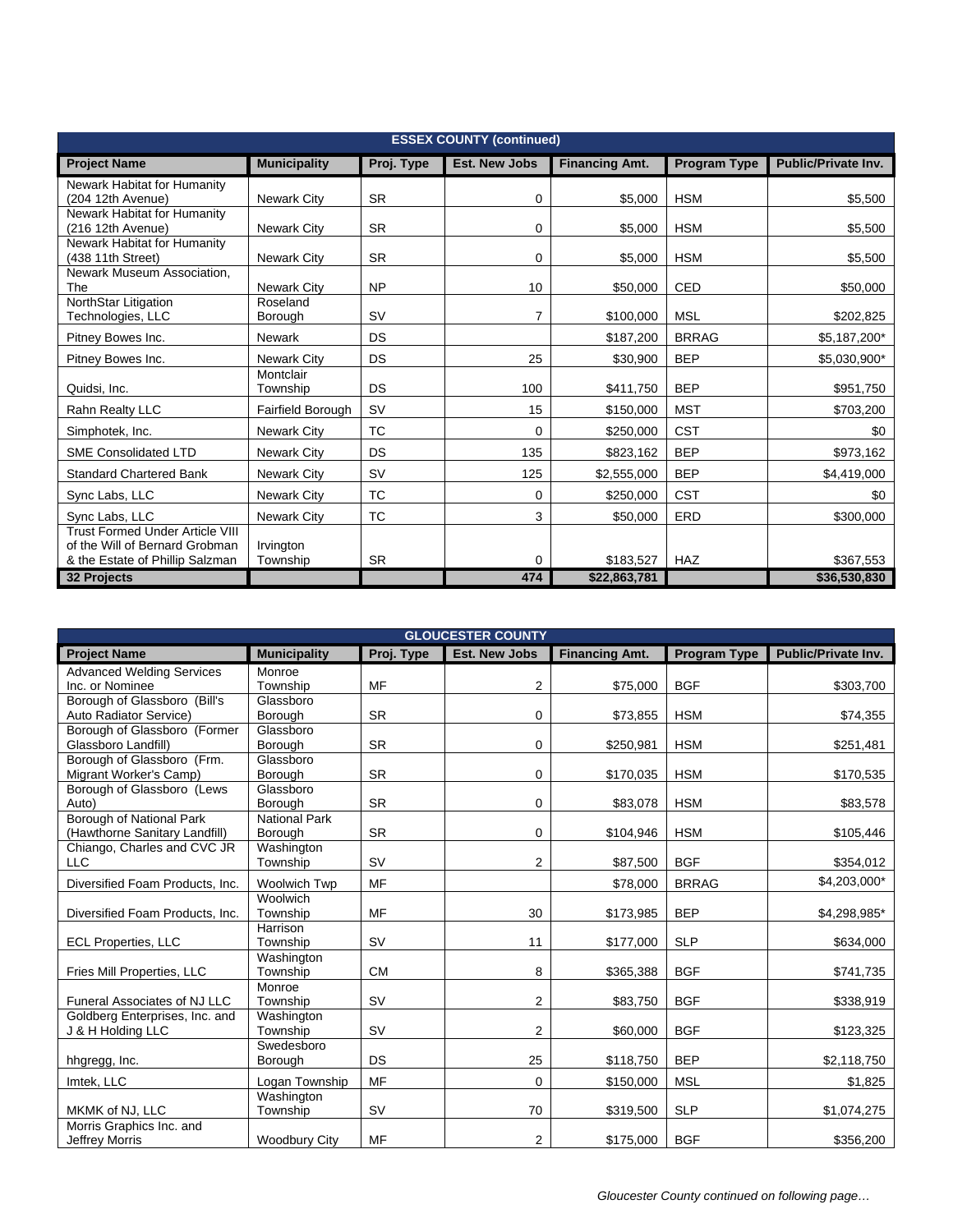| <b>GLOUCESTER COUNTY (continued)</b>  |                     |            |                      |                       |                     |                            |  |  |
|---------------------------------------|---------------------|------------|----------------------|-----------------------|---------------------|----------------------------|--|--|
| <b>Project Name</b>                   | <b>Municipality</b> | Proj. Type | <b>Est. New Jobs</b> | <b>Financing Amt.</b> | <b>Program Type</b> | <b>Public/Private Inv.</b> |  |  |
|                                       | Westville           |            |                      |                       |                     |                            |  |  |
| Royalty Press, Inc.                   | Borough             | MF         | 0                    | \$250.000             | MSL                 | \$753,075                  |  |  |
|                                       | Monroe              |            |                      |                       |                     |                            |  |  |
| Sileo Property Group, LLC             | Township            | <b>SV</b>  | 3                    | \$66,750              | <b>BGF</b>          | \$270,494                  |  |  |
|                                       | Monroe              |            |                      |                       |                     |                            |  |  |
| South Jersey Water Test, LLC          | Township            | <b>SV</b>  | 0                    | \$29,224              | <b>BGF</b>          | \$1,818                    |  |  |
| Southgate Property Venture            |                     |            |                      |                       |                     |                            |  |  |
| LLC and Digital Productions,          | East Greenwich      |            |                      |                       |                     |                            |  |  |
| Inc.                                  | Township            | MF         | 12                   | \$325.000             | <b>BGF</b>          | \$660.075                  |  |  |
| Township of Deptford (Frm             | Deptford            |            |                      |                       |                     |                            |  |  |
| Fazzio/Deptford Landfill)             | Township            | <b>SR</b>  | 0                    | \$4,951,464           | <b>HSM</b>          | \$6,602,452                |  |  |
| Township of Deptford (Frm             | Deptford            |            |                      |                       |                     |                            |  |  |
| Fazzio/Deptford Landfill)             | Township            | <b>SR</b>  | 0                    | \$5,000,000           | <b>HSM</b>          | \$6,667,168                |  |  |
| <b>Turkey Hill Realty Corporation</b> | Deptford            |            |                      |                       |                     |                            |  |  |
| (Former Martell Swine Farm)           | Township            | <b>SR</b>  | 0                    | \$103,311             | <b>HAZ</b>          | \$217,452                  |  |  |
| 24 Projects                           |                     |            | 169                  | \$13,272,517          |                     | \$26,281,655               |  |  |

| <b>HUDSON COUNTY</b>                 |                      |            |                      |                       |                     |                     |  |  |
|--------------------------------------|----------------------|------------|----------------------|-----------------------|---------------------|---------------------|--|--|
| <b>Project Name</b>                  | <b>Municipality</b>  | Proj. Type | <b>Est. New Jobs</b> | <b>Financing Amt.</b> | <b>Program Type</b> | Public/Private Inv. |  |  |
| Alice & Olivia, LLC                  | Secaucus Town        | <b>DS</b>  | 70                   | \$156,975             | <b>BEP</b>          | \$906,975           |  |  |
| Atlantic Coast Media Group,          |                      |            |                      |                       |                     |                     |  |  |
| <b>LLC</b>                           | Jersey City          | <b>DS</b>  | 304                  | \$3,696,397           | <b>BEP</b>          | \$4,879,446         |  |  |
| Cameron Bayonne Urban                |                      |            |                      |                       |                     |                     |  |  |
| Renewal, LLC                         | <b>Bayonne City</b>  | <b>RT</b>  | 500                  | \$2,000,000           | LDF                 | \$80,416,448        |  |  |
| <b>Candace Real Estate Holding</b>   |                      |            |                      |                       |                     |                     |  |  |
| LLC and Happy Today & Bright         |                      |            |                      |                       |                     |                     |  |  |
| <b>Tomorrow LLC</b>                  | Union City           | DC         | 3                    | \$100,000             | <b>BGF</b>          | \$474,763           |  |  |
| City of Hoboken (1600 Park           |                      |            |                      |                       |                     |                     |  |  |
| Avenue)<br>City of Hoboken (Old Todd | Hoboken City         | <b>SR</b>  | $\mathbf 0$          | \$323,252             | <b>HSM</b>          | \$416,427           |  |  |
| Shipyard)                            | Hoboken City         | <b>SR</b>  | 0                    | \$877,193             | <b>HSM</b>          | \$1,143,509         |  |  |
| Harrison Redevelopment               |                      |            |                      |                       |                     |                     |  |  |
| Agency (Former Hartz                 |                      |            |                      |                       |                     |                     |  |  |
| Mountain Facility)                   | <b>Harrison Town</b> | <b>SR</b>  | $\mathbf 0$          | \$3,928,572           | <b>HSM</b>          | \$5,148,840         |  |  |
| Hotel Connections, Ltd.              | Jersey City          | OF         | 40                   | \$330,150             | <b>BEP</b>          | \$600,150           |  |  |
|                                      |                      |            |                      |                       |                     |                     |  |  |
| Intrasphere Technologies, Inc.       | Jersey City          | <b>SV</b>  | 300                  | \$12,420,000          | <b>BEP</b>          | \$13,385,000        |  |  |
| Jersey City Redevelopment            |                      |            |                      |                       |                     |                     |  |  |
| Agency (Turnpike Dump #5)            | Jersey City          | <b>SR</b>  | 0                    | \$849,497             | <b>HSM</b>          | \$1,062,640         |  |  |
| Len Ram Realty LLC                   | Union City           | <b>SV</b>  | 4                    | \$60,750              | <b>BGF</b>          | \$246,343           |  |  |
| Niiki Pharma, Inc.                   | Hoboken City         | <b>TC</b>  | $\Omega$             | \$500,000             | <b>CST</b>          | \$0                 |  |  |
| Princeton Information Ltd.           | Jersey City          | <b>SV</b>  | 30                   | \$656,166             | <b>BEP</b>          | \$1,156,166         |  |  |
| Proximo Spirits, Inc.                | Jersey City          | <b>CM</b>  | 46                   | \$2,300,000           | <b>BEP</b>          | \$2,726,893         |  |  |
| SCS Commodities Corp. and            |                      |            |                      |                       |                     |                     |  |  |
| SCS OTC Corp.                        | Jersey City          | <b>SV</b>  | 110                  | \$2,723,710           | <b>BEP</b>          | \$3,223,710         |  |  |
| <b>Torus US Services</b>             | Jersey City          | <b>SV</b>  | 200                  | \$3,092,000           | <b>BEP</b>          | \$4,587,000         |  |  |
| Town of Kearny (Magullian            |                      |            |                      |                       |                     |                     |  |  |
| Fuel Oil)                            | Kearny Town          | <b>SR</b>  | 0                    | \$4,755               | <b>HSM</b>          | \$5,255             |  |  |
| 17 Projects                          |                      |            | 1,607                | \$34,019,417          |                     | \$120,379,565       |  |  |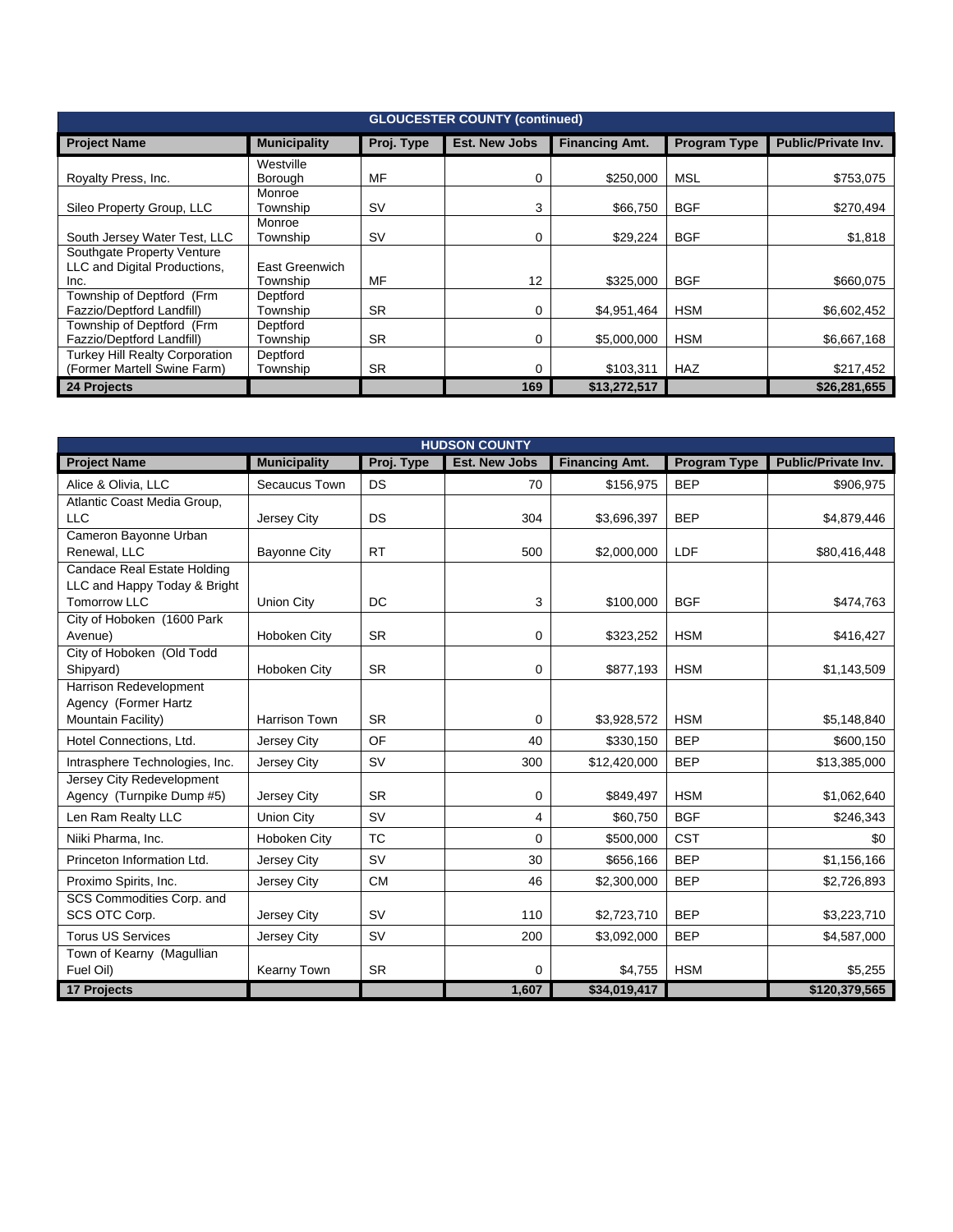| <b>HUNTERDON COUNTY</b>    |                     |            |                      |                       |                     |                            |  |  |
|----------------------------|---------------------|------------|----------------------|-----------------------|---------------------|----------------------------|--|--|
| <b>Project Name</b>        | <b>Municipality</b> | Proj. Type | <b>Est. New Jobs</b> | <b>Financing Amt.</b> | <b>Program Type</b> | <b>Public/Private Inv.</b> |  |  |
|                            | Flemington          |            |                      |                       |                     |                            |  |  |
| Mechanical Precision, Inc. | Borough             | MF         |                      | \$45,000              | <b>BGF</b>          | \$182,875                  |  |  |
| The Chubb Corporation      | Readington          | OF         |                      | \$28,956,550          | <b>STX</b>          | \$442,621,550              |  |  |
| 2 Projects                 |                     |            |                      | \$29,001,550          |                     | \$442,804,425              |  |  |

| <b>MERCER COUNTY</b>          |                     |            |                      |                       |                     |                            |  |  |
|-------------------------------|---------------------|------------|----------------------|-----------------------|---------------------|----------------------------|--|--|
| <b>Project Name</b>           | <b>Municipality</b> | Proj. Type | <b>Est. New Jobs</b> | <b>Financing Amt.</b> | <b>Program Type</b> | <b>Public/Private Inv.</b> |  |  |
| Otsuka America                | West Windsor        |            |                      |                       |                     |                            |  |  |
| Pharmaceutical, Inc.          | Township            | <b>TC</b>  | 50                   | \$1,449,375           | <b>BEP</b>          | \$3,949,375                |  |  |
| Blue Rock Holdings LLC and    |                     |            |                      |                       |                     |                            |  |  |
| Advanced Infrastructure       | Hamilton            |            |                      |                       |                     |                            |  |  |
| Design, Inc.                  | Township            | <b>SV</b>  | 8                    | \$207,500             | <b>BGF</b>          | \$837,012                  |  |  |
|                               | West Windsor        |            |                      |                       |                     |                            |  |  |
| Princeton Power Systems, Inc. | Township            | <b>CM</b>  | 0                    | \$3,000,000           | <b>CEM</b>          | \$0                        |  |  |
|                               | West Windsor        |            |                      |                       |                     |                            |  |  |
| Princeton Power Systems, Inc. | Township            | <b>CM</b>  | 91                   | \$300,000             | <b>CEM</b>          | \$6,600,000                |  |  |
|                               | <b>Hamilton</b>     |            |                      |                       |                     |                            |  |  |
| 2075 E State Street LLC       | Township            | MF         | 20                   | \$300,000             | <b>DIR</b>          | \$1,305,625                |  |  |
| Trenton Zephyr Urban          |                     |            |                      |                       |                     |                            |  |  |
| Renewal Corporation, Inc.     | <b>Trenton City</b> | <b>CM</b>  | 10                   | \$1,500,000           | <b>DIR</b>          | \$4,451,855                |  |  |
| Township of Lawrence (Dyson   | Lawrence            |            |                      |                       |                     |                            |  |  |
| Tract)                        | Township            | <b>SR</b>  | 0                    | \$2,846,625           | <b>HSM</b>          | \$3,796,000                |  |  |
|                               | <b>Hamilton</b>     |            |                      |                       |                     |                            |  |  |
| Merlin Industries, Inc.       | Township            | MF         | 10                   | \$1,000,000           | SCI                 | \$2,007,300                |  |  |
|                               | <b>Hamilton</b>     |            |                      |                       |                     |                            |  |  |
| Isles Mill 57 Inc             | Township            | <b>NP</b>  | 20                   | \$325,000             | <b>SLP</b>          | \$1,337,575                |  |  |
| TerraCycle, Inc.              | <b>Trenton City</b> | <b>TC</b>  | 25                   | \$1,000,000           | <b>TEC</b>          | \$1,000,000                |  |  |
| 10 Projects                   |                     |            | 234                  | \$11,928,500          |                     | \$25,284,742               |  |  |

| <b>MIDDLESEX COUNTY</b>                              |                       |            |                      |                       |                     |                            |  |  |
|------------------------------------------------------|-----------------------|------------|----------------------|-----------------------|---------------------|----------------------------|--|--|
| <b>Project Name</b>                                  | <b>Municipality</b>   | Proj. Type | <b>Est. New Jobs</b> | <b>Financing Amt.</b> | <b>Program Type</b> | <b>Public/Private Inv.</b> |  |  |
|                                                      | Monroe                |            |                      |                       |                     |                            |  |  |
| 30 Abeel Rd., LLC                                    | Township              | <b>CT</b>  | 2                    | \$303,550             | <b>MST</b>          | \$2,260,515                |  |  |
|                                                      | North Brunswick       |            |                      |                       |                     |                            |  |  |
| 3D Biotek, LLC                                       | Township              | <b>TC</b>  | 0                    | \$195,000             | <b>CST</b>          | \$0                        |  |  |
|                                                      | North Brunswick       |            |                      |                       |                     |                            |  |  |
| 3D Biotek, LLC                                       | Township              | <b>TC</b>  |                      | \$39,000              | ERD                 | \$234,000                  |  |  |
| Absolutely Energized Solar                           | Monroe                |            |                      |                       |                     |                            |  |  |
| Electric, Inc.                                       | Township              | <b>SV</b>  | 7                    | \$250,000             | <b>MSL</b>          | \$1,306,400                |  |  |
| ACJP Investment Group, Inc.<br>d/b/a Stepping Stones | South Plainfield      |            |                      |                       |                     |                            |  |  |
| Learning Center                                      | <b>Borough</b>        | DC         | 4                    | \$100,000             | <b>DIR</b>          | \$102,825                  |  |  |
| Aricent US Inc., DataLinx Corp                       | <b>East Brunswick</b> |            |                      |                       |                     |                            |  |  |
| & Affiliates                                         | Township              | <b>SV</b>  | 100                  | \$2,377,636           | <b>BEP</b>          | \$3,977,636                |  |  |
| Borough of Carteret (Carteret                        | Carteret              |            |                      |                       |                     |                            |  |  |
| Sewage Treatment Plt)                                | Borough               | <b>SR</b>  | 0                    | \$4,607               | <b>HSM</b>          | \$6,643                    |  |  |
| Borough of Carteret (Health                          | Carteret              |            |                      |                       |                     |                            |  |  |
| and Wellness Center)                                 | Borough               | <b>SR</b>  | 0                    | \$39,712              | <b>HSM</b>          | \$44,184                   |  |  |
| <b>Broadway Kleer Guard</b>                          | Jamesburg             |            |                      |                       |                     |                            |  |  |
| Corporation                                          | Borough               | MF         | 25                   | \$37,500              | <b>BEP</b>          | \$1,037,500                |  |  |
| CCS Materials, Inc.                                  | Piscataway            | <b>RD</b>  | 12                   | \$158,535             | <b>BEP</b>          | \$2,498,535                |  |  |
| CCS Materials, Inc.                                  | Piscataway            | <b>RD</b>  | 0                    | \$500,000             | <b>CST</b>          | \$0                        |  |  |
| City of Perth Amboy (1027                            | Perth Amboy           |            |                      |                       |                     |                            |  |  |
| State Street)                                        | City                  | <b>SR</b>  | 0                    | \$7,624               | <b>HSM</b>          | \$8,124                    |  |  |
| <b>Direct Cabinet Sales</b>                          | S. Brunswick          | MF         |                      | \$62,400              | <b>BRRAG</b>        | \$745,280                  |  |  |
| Eden Institute Foundation                            | Plainsboro Twp.       | <b>NP</b>  | $\overline{7}$       | \$12,000,000          | <b>SAB</b>          | \$12,686,349               |  |  |

*Middlesex County continued on following page…*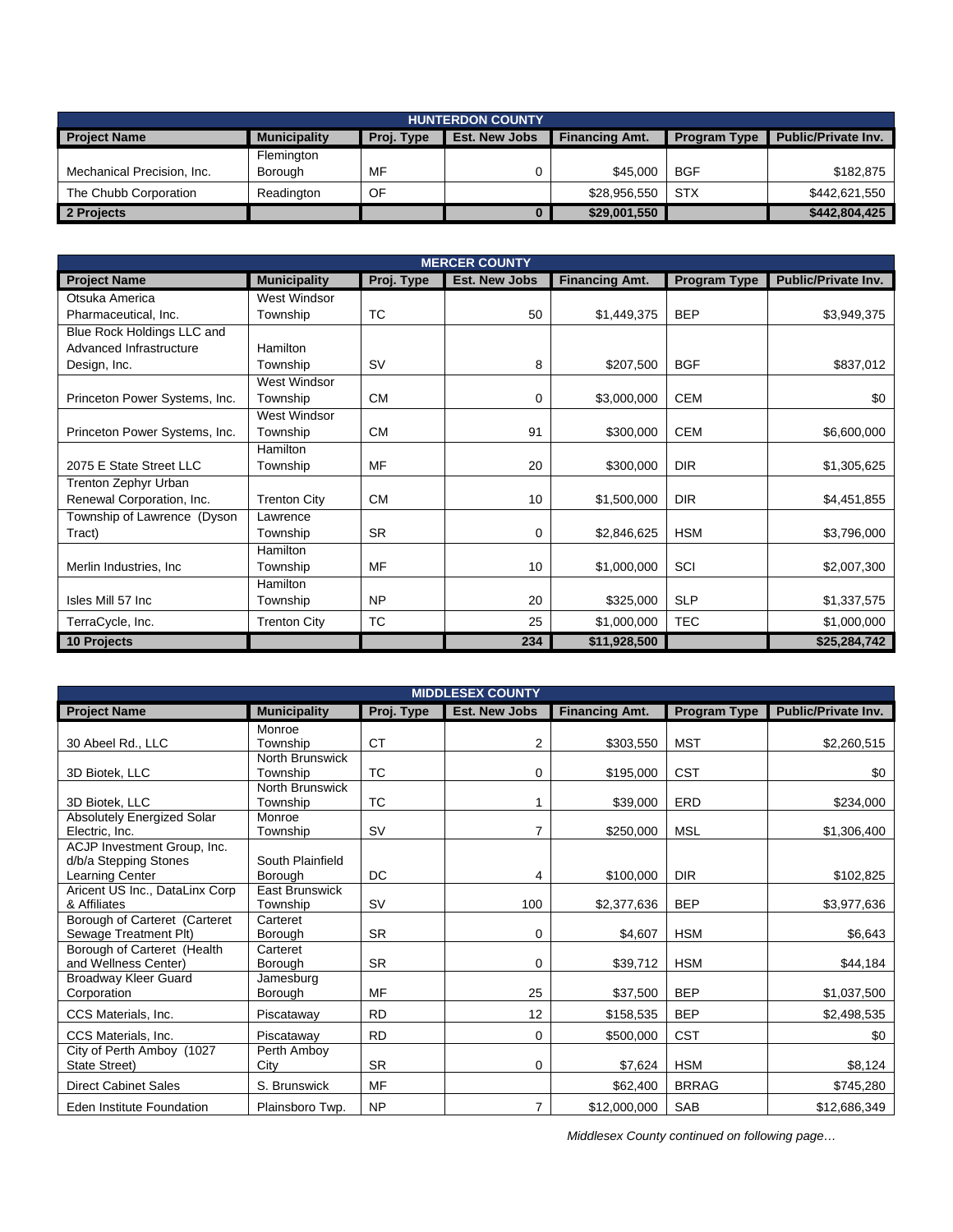| <b>MIDDLESEX COUNTY (continued)</b>                                              |                              |            |                      |                       |                     |                     |  |
|----------------------------------------------------------------------------------|------------------------------|------------|----------------------|-----------------------|---------------------|---------------------|--|
| <b>Project Name</b>                                                              | <b>Municipality</b>          | Proj. Type | <b>Est. New Jobs</b> | <b>Financing Amt.</b> | <b>Program Type</b> | Public/Private Inv. |  |
| Elephant Group d/b/a<br>Saveology.com LLC                                        | South Plainfield<br>Borough  | <b>CM</b>  | 425                  | \$1,051,875           | <b>BEP</b>          | \$1,301,875         |  |
| <b>Healthpoint Condominium LLC</b>                                               |                              |            |                      |                       |                     |                     |  |
| and Healthpoint Medical Group<br><b>LLC</b>                                      | Old Bridge<br>Township       | <b>SV</b>  | 4                    | \$145,000             | <b>BGF</b>          | \$635,450           |  |
|                                                                                  |                              | <b>TC</b>  | 15                   |                       | <b>BEP</b>          |                     |  |
| Innopharma Inc.<br>Jersey Blair Realty LLC and                                   | Piscataway<br>Woodbridge     |            |                      | \$119,831             |                     | \$544,831           |  |
| Jersey Gasoline Corporation                                                      | Township                     | TP         | 10                   | \$78,000              | <b>BGF</b>          | \$315,775           |  |
| Jordache Limited                                                                 | South Plainfield<br>Borough  | MF         | 11                   | \$6,000,000           | <b>SAB</b>          | \$6,000,000         |  |
| Mamatha Realty, LLC                                                              | <b>New Brunswick</b><br>City | <b>CT</b>  | 0                    | \$124,012             | <b>BGF</b>          | \$4,200             |  |
| Metuchen Assembly of God                                                         | Metuchen<br>Borough          | SR         | 0                    | \$102,925             | HAZ                 | \$206,350           |  |
| Milltown-Ford Avenue                                                             | Milltown                     |            |                      |                       |                     |                     |  |
| <b>Redevelopment Agency</b>                                                      | Borough                      | SR         | 0                    | \$182,169             | <b>HSM</b>          | \$182,669           |  |
| Milltown-Ford Avenue<br><b>Redevelopment Agency</b><br>(Milltown-Ford Ave Redev. | <b>Milltown</b>              |            |                      |                       |                     |                     |  |
| Area)                                                                            | Borough                      | <b>SR</b>  | 0                    | \$5,000,000           | <b>HSM</b>          | \$6,568,917         |  |
| NexAge Technologies USA,<br>Inc.                                                 | Woodbridge<br>Township       | <b>CM</b>  | 25                   | \$250,000             | <b>MSL</b>          | \$502,583           |  |
|                                                                                  | Carteret                     |            |                      |                       |                     |                     |  |
| Oxford Instruments Inc.<br>Perrine Road Associates LLC                           | Borough                      | TC         | 75                   | \$642,900             | <b>BEP</b>          | \$6,742,900         |  |
| and Garden State                                                                 | Old Bridge                   |            |                      |                       |                     |                     |  |
| Gastroenterology PC                                                              | Township                     | SV         | 3                    | \$78,750              | <b>BGF</b>          | \$397,794           |  |
| Phoenix Container, Inc.                                                          | North Brunswick<br>Township  | MF         | 10                   | \$1,539,615           | SAB                 | \$1,682,500         |  |
| Saint Micheal Realty LLC                                                         | East Brunswick<br>Township   | SV         | 8                    | \$375,000             | <b>BGF</b>          | \$1,511,200         |  |
| Sayreville Economic                                                              |                              |            |                      |                       |                     |                     |  |
| Redevelopment Agency<br>(Former National Lead)                                   | Sayreville<br>Borough        | SR         | $\mathbf 0$          | \$5,000,000           | <b>HSM</b>          | \$18,331,295        |  |
|                                                                                  | South Brunswick              |            |                      |                       |                     |                     |  |
| <b>Telamon Corporation</b><br>Township of Old Bridge                             | Township<br>Old Bridge       | <b>CM</b>  | 31                   | \$102,079             | <b>BEP</b>          | \$1,515,079         |  |
| (Sommer Property)                                                                | Township                     | <b>SR</b>  | 0                    | \$730,331             | <b>HSM</b>          | \$730,831           |  |
| Township of Woodbridge                                                           | Woodbridge<br>Township       | <b>SR</b>  | $\mathbf 0$          | \$122,709             | <b>HSM</b>          | \$123,209           |  |
| Township of Woodbridge (222                                                      | Woodbridge                   |            |                      |                       |                     |                     |  |
| Pennval Road)<br>Township of Woodbridge (34                                      | Township<br>Woodbridge       | SR         | 0                    | \$3,505               | <b>HSM</b>          | \$4,005             |  |
| Cutters Dock Road)                                                               | Township                     | SR         | 0                    | \$4,015               | <b>HSM</b>          | \$4,515             |  |
| Township of Woodbridge (34<br>Cutters Dock Road)                                 | Woodbridge<br>Township       | SR         | 0                    | \$99,312              | <b>HSM</b>          | \$99,812            |  |
| Township of Woodbridge                                                           | Woodbridge                   |            |                      |                       |                     |                     |  |
| (Brisco Company)<br>Township of Woodbridge                                       | Township<br>Woodbridge       | SR         | $\mathbf 0$          | \$4,265               | <b>HSM</b>          | \$4,765             |  |
| (DPW)                                                                            | Township                     | SR         | 0                    | \$50,396              | <b>HSM</b>          | \$50,896            |  |
| Township of Woodbridge<br>(Fibrenentics, Inc.)                                   | Woodbridge<br>Township       | SR         | 0                    | \$50,021              | <b>HSM</b>          | \$50,521            |  |
| Township of Woodbridge<br>(Fibrenetics, Inc.)                                    | Woodbridge<br>Township       | SR         | $\mathbf 0$          | \$3,260               | <b>HSM</b>          | \$3,760             |  |
| Township of Woodbridge (J.B.                                                     | Woodbridge                   |            |                      |                       |                     |                     |  |
| <b>Bishop/Portland Trucks)</b><br>Township of Woodbridge (PA                     | Township<br>Woodbridge       | SR         | $\mathsf 0$          | \$4,015               | <b>HSM</b>          | \$4,515             |  |
| A & WDGE RR Co.)<br>Township of Woodbridge                                       | Township<br>Woodbridge       | SR         | $\mathbf 0$          | \$4,015               | <b>HSM</b>          | \$4,515             |  |
| (Pennval Associates, LP)                                                         | Township                     | SR         | $\mathsf 0$          | \$4,265               | <b>HSM</b>          | \$4,765             |  |
| Township of Woodbridge<br>(Spector)                                              | Woodbridge<br>Township       | <b>SR</b>  | 0                    | \$4,015               | <b>HSM</b>          | \$4,515             |  |
| Township of Woodbridge                                                           | Woodbridge                   |            |                      |                       |                     |                     |  |
| (Spector)                                                                        | Township<br>South Brunswick  | SR         | 0                    | \$256,908             | <b>HSM</b>          | \$257,408           |  |
| Williams-Sonoma Direct, Inc.                                                     | Township                     | MF         | 175                  | \$587,722             | <b>BEP</b>          | \$2,087,722*        |  |
| 44 Projects                                                                      |                              |            | 950                  | \$38,796,474          |                     | \$74,787,163        |  |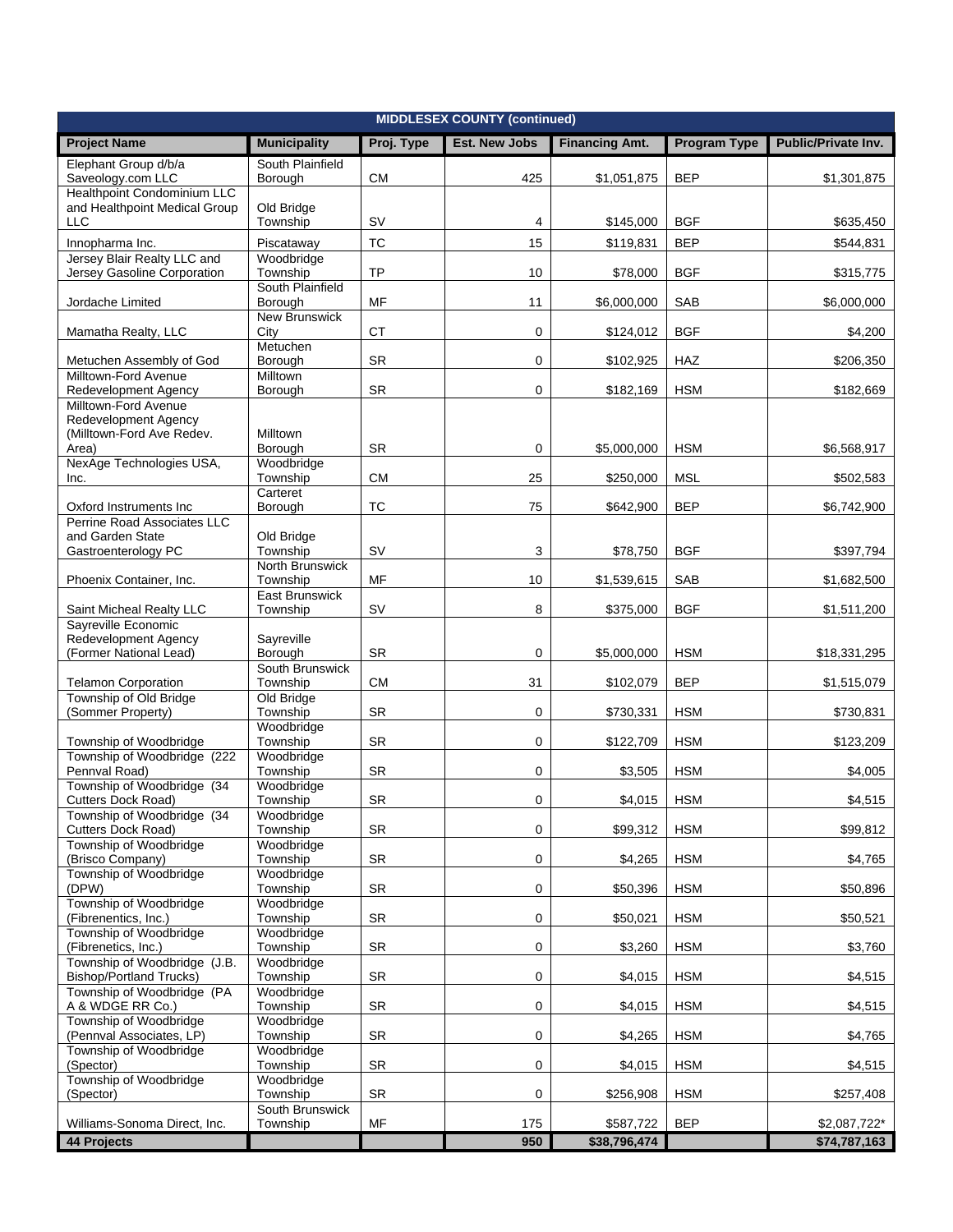|                                                            | <b>MONMOUTH COUNTY</b>     |            |                      |                       |                     |                     |  |  |
|------------------------------------------------------------|----------------------------|------------|----------------------|-----------------------|---------------------|---------------------|--|--|
| <b>Project Name</b>                                        | <b>Municipality</b>        | Proj. Type | <b>Est. New Jobs</b> | <b>Financing Amt.</b> | <b>Program Type</b> | Public/Private Inv. |  |  |
| AppliCAD, Inc.                                             | Farmingdale<br>Borough     | <b>MF</b>  | 0                    | \$885,000             | <b>CEM</b>          | \$0                 |  |  |
| AppliCAD, Inc.                                             | Farmingdale<br>Borough     | MF         | 10                   | \$97,000              | <b>CEM</b>          | \$0                 |  |  |
| Avon-by-the-Sea Borough                                    | Avon-by-the-Sea<br>Borough | <b>SR</b>  | 0                    | \$82,662              | <b>HSM</b>          | \$110,715           |  |  |
| Borough of Freehold (Elizabeth<br>Colaner)                 | Freehold<br>Borough        | <b>SR</b>  | 0                    | \$45,025              | <b>HSM</b>          | \$1                 |  |  |
| Borough of Keyport (DPW<br>Storage Yard)                   | Keyport Borough            | <b>SR</b>  | 0                    | \$808,434             | <b>HSM</b>          | \$1,068,123         |  |  |
| Borough of Keyport (Saute<br>Bay)                          | Keyport Borough            | <b>SR</b>  | 0                    | \$48,617              | <b>HSM</b>          | \$53,979            |  |  |
| Borough of Red Bank (Former<br>Incinerator)                | <b>Red Bank</b><br>Borough | <b>SR</b>  | 0                    | \$284,903             | <b>HSM</b>          | \$285,403           |  |  |
| City of Asbury Park (1201-<br>1207 Springwood Avenue)      | <b>Asbury Park City</b>    | <b>SR</b>  | 0                    | \$16,482              | <b>HSM</b>          | \$16,982            |  |  |
| City of Asbury Park<br>(Springwood Avenue)                 | <b>Asbury Park City</b>    | <b>SR</b>  | 0                    | \$15,000              | <b>HSM</b>          | \$15,500            |  |  |
| Global Compliance Services,<br>Inc                         | <b>Red Bank</b><br>Borough | <b>SV</b>  | 40                   | \$541,000             | <b>BEP</b>          | \$1,603,500         |  |  |
| Global Essence, Inc.                                       | Freehold<br>Township       | WS         | 3                    | \$400,000             | <b>MST</b>          | \$808,000           |  |  |
| Handicapped High Riders Club<br>d/b/a Riding High Far Farm | Allentown<br>Borough       | <b>NP</b>  | 3                    | \$290,000             | <b>DIR</b>          | \$293,275           |  |  |
| Knock-out Graphics Inc.                                    | <b>Asbury Park City</b>    | <b>MF</b>  | 4                    | \$247,500             | <b>BGF</b>          | \$558,012           |  |  |
| OWF, LLC                                                   | Neptune<br>Township        | <b>SR</b>  | 0                    | \$250,000             | <b>HAZ</b>          | \$1,012,060         |  |  |
| <b>SEARCH Day Program</b>                                  | Ocean Township             | <b>NP</b>  | 3                    | \$2,750,000           | <b>SAB</b>          | \$4,075,950         |  |  |
| 15 Projects                                                |                            |            | 63                   | \$6,761,623           |                     | \$9,901,500         |  |  |

| <b>MORRIS COUNTY</b>                           |                                          |            |                      |                       |                     |                     |  |  |
|------------------------------------------------|------------------------------------------|------------|----------------------|-----------------------|---------------------|---------------------|--|--|
| <b>Project Name</b>                            | <b>Municipality</b>                      | Proj. Type | <b>Est. New Jobs</b> | <b>Financing Amt.</b> | <b>Program Type</b> | Public/Private Inv. |  |  |
| Estate of John Searles                         | <b>Jefferson</b><br>Township             | <b>SR</b>  | 0                    | \$12,349              | <b>HAZ</b>          | \$49,895            |  |  |
| <b>PNY Technologies</b>                        | Parsippany                               | MF         |                      | \$455,000             | <b>BRRAG</b>        | \$29,035,000*       |  |  |
| <b>PNY Technologies</b>                        | Parsippany                               | MF         |                      | \$636,488             | <b>STX</b>          | \$29,216,488*       |  |  |
| PNY Technologies, Inc.                         | Parsippany-Troy<br><b>Hills Township</b> | MF         | 100                  | \$579,950             | <b>BEP</b>          | \$29,159,950*       |  |  |
| Shionogi USA, Inc.                             | Florham Park<br><b>Borough</b>           | <b>RD</b>  | 90                   | \$1,836,450           | <b>BEP</b>          | \$1,836,451         |  |  |
| <b>Watson Pharmaceuticals</b>                  | Parsippany                               | ТC         |                      | \$289,800             | <b>BRRAG</b>        | \$12,489,800*       |  |  |
| Watson Pharmaceuticals, Inc.<br>and Affiliates | Parsippany-Troy<br>Hills Township        | ТC         | 175                  | \$3,038,000           | <b>BEP</b>          | \$15,238,000*       |  |  |
| Weiss-Aug Co., Inc.                            | East Hanover<br>Township                 | MF         | 30                   | \$639,831             | <b>SAB</b>          | \$7,650,750         |  |  |
| William K. Null                                | Morristown Town                          | <b>SR</b>  | 0                    | \$15,000              | <b>HAZ</b>          | \$60,500            |  |  |
| 9 Projects                                     |                                          |            | 395                  | \$7,502,868           |                     | \$55,376,834        |  |  |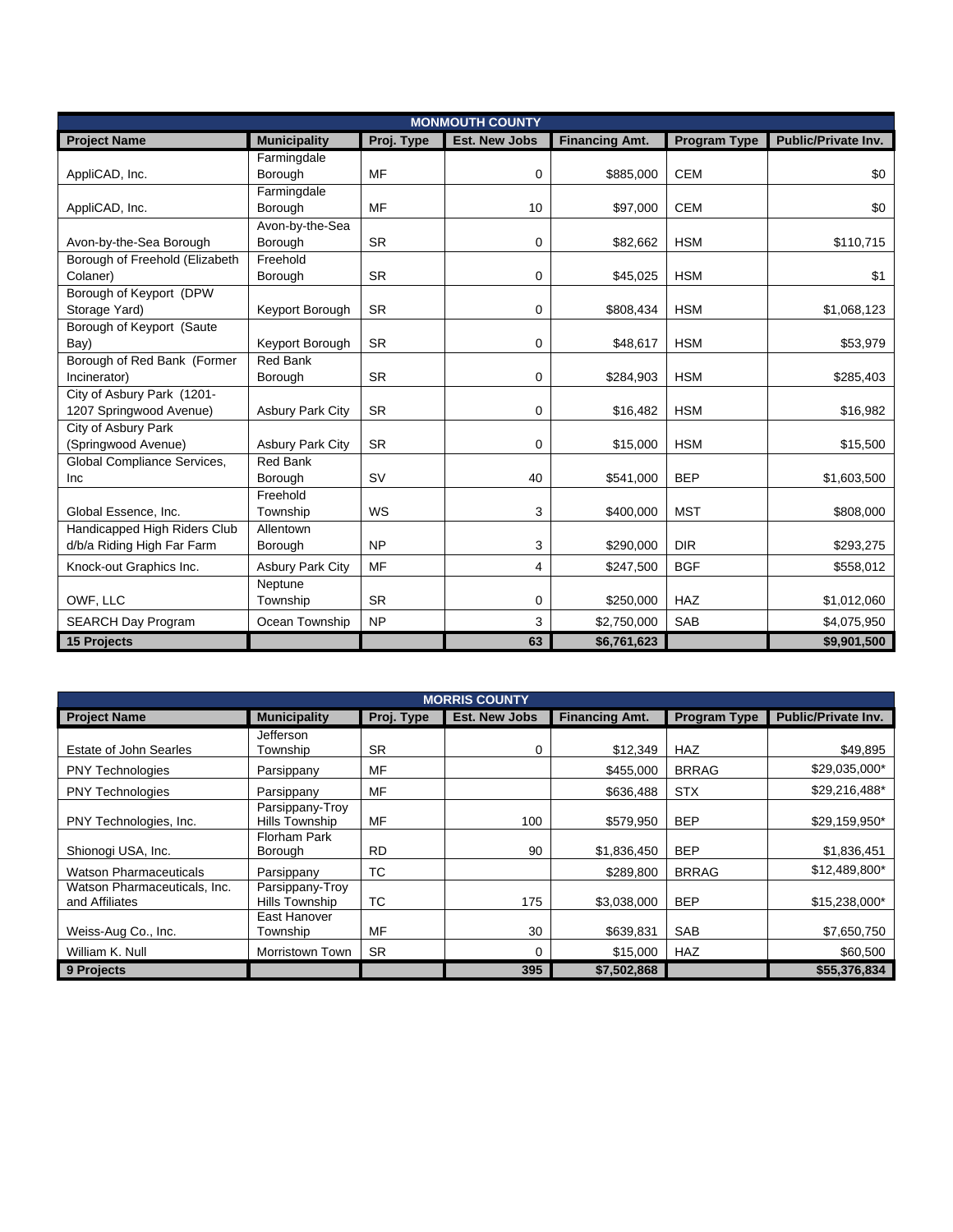| <b>OCEAN COUNTY</b>            |                       |            |                      |                       |                     |                            |  |  |
|--------------------------------|-----------------------|------------|----------------------|-----------------------|---------------------|----------------------------|--|--|
| <b>Project Name</b>            | <b>Municipality</b>   | Proj. Type | <b>Est. New Jobs</b> | <b>Financing Amt.</b> | <b>Program Type</b> | <b>Public/Private Inv.</b> |  |  |
|                                | Lakewood              |            |                      |                       |                     |                            |  |  |
| Bnos Bais Yaakov, Inc.         | Township              | <b>NP</b>  | 2                    | \$2,600,000           | <b>SAB</b>          | \$3,800,000                |  |  |
| Borough of Lakehurst (Proving  | Lakehurst             |            |                      |                       |                     |                            |  |  |
| <b>Ground Road Landfill</b>    | Borough               | <b>SR</b>  | 0                    | \$6,990               | <b>HSM</b>          | \$8,189                    |  |  |
|                                | <b>Tuckerton</b>      |            |                      |                       |                     |                            |  |  |
| Ellis Real Estate Holdings LLC | Borough               | <b>SV</b>  | 2                    | \$40,000              | <b>BGF</b>          | \$162,825                  |  |  |
| Kathleen Miller                | <b>Brick Township</b> | <b>SR</b>  | 0                    | \$12,742              | <b>HAZ</b>          | \$51,467                   |  |  |
| Research & Mfg. Corp. of       | Lakewood              |            |                      |                       |                     |                            |  |  |
| America                        | Township              | MF         | 0                    | \$787,500             | SCI                 | \$1,575,000                |  |  |
| Township of Lakewood           | Lakewood              |            |                      |                       |                     |                            |  |  |
| (Former Mone Auto Supply)      | Township              | <b>SR</b>  | 0                    | \$41,951              | <b>HSM</b>          | \$42,451                   |  |  |
|                                | Lakewood              |            |                      |                       |                     |                            |  |  |
| Yeshiva Orchos Chaim, Inc.     | Township              | <b>NP</b>  | 40                   | \$6,000,000           | <b>SAB</b>          | \$6,000,000                |  |  |
| <b>7 Projects</b>              |                       |            | 44                   | \$9,489,183           |                     | \$11,639,932               |  |  |

| <b>PASSAIC COUNTY</b>             |                     |            |                      |                       |              |                            |  |  |
|-----------------------------------|---------------------|------------|----------------------|-----------------------|--------------|----------------------------|--|--|
| <b>Project Name</b>               | <b>Municipality</b> | Proj. Type | <b>Est. New Jobs</b> | <b>Financing Amt.</b> | Program Type | <b>Public/Private Inv.</b> |  |  |
| Bartnik Properties, LLC and       |                     |            |                      |                       |              |                            |  |  |
| <b>Clifton Wallington Medical</b> |                     |            |                      |                       |              |                            |  |  |
| Group PA                          | <b>Clifton City</b> | <b>SV</b>  | 4                    | \$98,750              | <b>BGF</b>   | \$399,294                  |  |  |
| City of Clifton (Fmr. National    |                     |            |                      |                       |              |                            |  |  |
| Standard Co.)                     | <b>Clifton City</b> | <b>SR</b>  | 0                    | \$32,654              | <b>HSM</b>   | \$33,154                   |  |  |
| City of Paterson (Ryle Road       |                     |            |                      |                       |              |                            |  |  |
| Dump Site) (Belmont               |                     |            |                      |                       |              |                            |  |  |
| Apartments)                       | Paterson City       | <b>SR</b>  | 0                    | \$305.743             | <b>HSM</b>   | \$611.986                  |  |  |
|                                   | Hawthorne           |            |                      |                       |              |                            |  |  |
| Frank Graafsma                    | Borough             | <b>SR</b>  | 0                    | \$88,555              | <b>HAZ</b>   | \$98,910                   |  |  |
| Haskell Products Inc./American    |                     |            |                      |                       |              |                            |  |  |
| Candle Company                    | Totowa Borough      | <b>SR</b>  | 0                    | \$113,738             | <b>HAZ</b>   | \$114,238                  |  |  |
| Haskell Products,                 |                     |            |                      |                       |              |                            |  |  |
| Inc./American Candle              | Wayne               |            |                      |                       |              |                            |  |  |
| Company                           | Township            | <b>SR</b>  | 0                    | \$5,934               | HAZ          | \$12,367                   |  |  |
| Kids Palace, Inc. and DVS, Inc.   | Paterson City       | <b>RT</b>  | 0                    | \$250,000             | <b>MSL</b>   | \$503,000                  |  |  |
|                                   | Wayne               |            |                      |                       |              |                            |  |  |
| Nautilus Solar WPU, LLC           | Township            | <b>CM</b>  | 10                   | \$5,000,000           | SCI          | \$15,568,000               |  |  |
| Provident Group - Montclair       | <b>Little Falls</b> |            |                      |                       |              |                            |  |  |
| Properties L.L.C.                 | Township            | <b>NP</b>  | 77                   | \$234,990,000         | <b>SAB</b>   | \$245,000,000              |  |  |
| VectraCor, Inc.                   | Totowa Borough      | <b>TC</b>  | 0                    | \$500,000             | <b>CST</b>   | \$0                        |  |  |
| VectraCor, Inc.                   | Totowa Borough      | <b>TC</b>  | 6                    | \$100,000             | ERD          | \$600,000                  |  |  |
| Wayne Township Police             | Wayne               |            |                      |                       |              |                            |  |  |
| Athletic League, Inc.             | Township            | <b>NP</b>  |                      | \$1,600,000           | SAB          | \$1,611,000                |  |  |
| 12 Projects                       |                     |            | 98                   | \$243,085,374         |              | \$264,551,949              |  |  |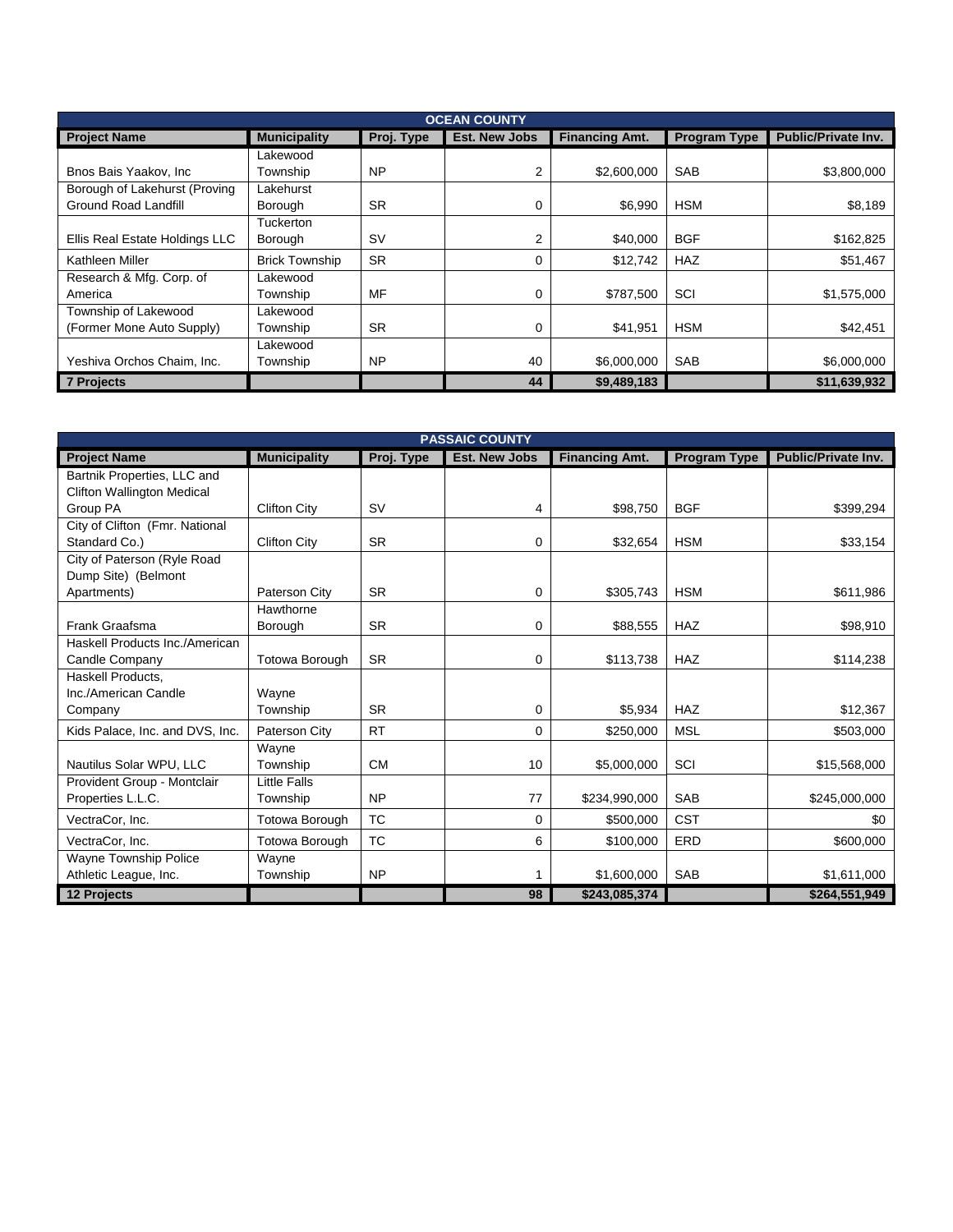| <b>SOMERSET COUNTY</b>            |                     |            |                      |                       |                     |                            |  |
|-----------------------------------|---------------------|------------|----------------------|-----------------------|---------------------|----------------------------|--|
| <b>Project Name</b>               | <b>Municipality</b> | Proj. Type | <b>Est. New Jobs</b> | <b>Financing Amt.</b> | <b>Program Type</b> | <b>Public/Private Inv.</b> |  |
| Asurion Insurance Services,       | <b>Bridgewater</b>  |            |                      |                       |                     |                            |  |
| Inc.                              | Township            | <b>CM</b>  | 50                   | \$642,000             | <b>BEP</b>          | \$2,167,000                |  |
| Borough of Somerville             | Somerville          |            |                      |                       |                     |                            |  |
| (Somerville Landfill)             | <b>Borough</b>      | <b>SR</b>  | 0                    | \$72,793              | <b>HSM</b>          | \$73,293                   |  |
|                                   | <b>Bridgewater</b>  |            |                      |                       |                     |                            |  |
| Dr. Reddy's Laboratories          | Township            | <b>RD</b>  | 52                   | \$1,364,220           | <b>BEP</b>          | \$12,014,220               |  |
| <b>ImClone Systems</b>            | Branchburg          | ТC         |                      | \$350,000             | <b>BRRAG</b>        | \$19,250,000               |  |
|                                   | <b>Bridgewater</b>  |            |                      |                       |                     |                            |  |
| InnoSepra, LLC                    | Township            | ТC         | 0                    | \$500,000             | <b>CST</b>          | \$0                        |  |
|                                   | Warren              |            |                      |                       |                     |                            |  |
| NicOx Inc. and Affiliates         | Township            | <b>RD</b>  | 20                   | \$611,961             | <b>BEP</b>          | \$1,111,961                |  |
|                                   | Branchburg          |            |                      |                       |                     |                            |  |
| Noveda Technologies, Inc.         | Township            | MF         | 47                   | \$300,000             | <b>CEM</b>          | \$6,600,000                |  |
|                                   | Branchburg          |            |                      |                       |                     |                            |  |
| Noveda Technologies, Inc.         | Township<br>Warren  | MF         | 0                    | \$3,000,000           | <b>CEM</b>          | \$0                        |  |
| Roka Bioscience, Inc.             | Township            | OF         | 20                   | \$583,000             | <b>BEP</b>          | \$663,000                  |  |
|                                   | Franklin            |            |                      |                       |                     |                            |  |
| <b>Rutgers Preparatory School</b> | Township            | <b>NP</b>  | $\overline{2}$       | \$6,000,000           | <b>SAB</b>          | \$6,000,000                |  |
|                                   | Branchburg          |            |                      |                       |                     |                            |  |
| The Midland School                | Township            | <b>NP</b>  | $\overline{2}$       | \$3,000,000           | SAB                 | \$3,066,000                |  |
| Township of Bridgewater           |                     |            |                      |                       |                     |                            |  |
| (Dept Public Works Muni           | <b>Bridgewater</b>  |            |                      |                       |                     |                            |  |
| Garage)                           | Township            | <b>SR</b>  | 0                    | \$308,846             | <b>HSM</b>          | \$412,294                  |  |
| 12 Projects                       |                     |            | 193                  | \$16,732,820          |                     | \$51,357,768               |  |

| <b>SUSSEX COUNTY</b>        |                     |            |                      |                       |                     |                            |  |  |
|-----------------------------|---------------------|------------|----------------------|-----------------------|---------------------|----------------------------|--|--|
| <b>Project Name</b>         | <b>Municipality</b> | Proj. Type | <b>Est. New Jobs</b> | <b>Financing Amt.</b> | <b>Program Type</b> | <b>Public/Private Inv.</b> |  |  |
|                             | Stanhope            |            |                      |                       |                     |                            |  |  |
| Aboubakar Traore            | Borough             | <b>SR</b>  |                      | \$2.883               | <b>HAZ</b>          | \$14,085                   |  |  |
| Township of Newton (Newton) |                     |            |                      |                       |                     |                            |  |  |
| Armory)                     | Newton Town         | <b>SR</b>  |                      | \$63,120              | <b>HSM</b>          | \$63,620                   |  |  |
| 2 Projects                  |                     |            |                      | \$66,003              |                     | \$77,705                   |  |  |

| <b>UNION COUNTY</b>                               |                               |            |                      |                       |                     |                     |  |  |
|---------------------------------------------------|-------------------------------|------------|----------------------|-----------------------|---------------------|---------------------|--|--|
| <b>Project Name</b>                               | <b>Municipality</b>           | Proj. Type | <b>Est. New Jobs</b> | <b>Financing Amt.</b> | <b>Program Type</b> | Public/Private Inv. |  |  |
| 100 Dorigo, LLC                                   | Elizabeth City                | <b>CM</b>  | 0                    | \$2,000,000           | SCI                 | \$4,000,000         |  |  |
| 866 Bayway Circle, L.L.C.                         | Elizabeth City                | <b>SV</b>  | 12                   | \$700,000             | <b>MST</b>          | \$3,637,952         |  |  |
| <b>ACP Partnership</b>                            | Single County -<br>Multi City | <b>SR</b>  | 0                    | \$19,811              | <b>HAZ</b>          | \$79,744            |  |  |
| ACP Partnership (Frm. Bell<br>Factory Terminal)   | Single County -<br>Multi City | <b>SR</b>  | 0                    | \$50,742              | <b>HAZ</b>          | \$101,984           |  |  |
| Borough of Roselle Park<br>(Youth Baseball Field) | Roselle Park<br>Borough       | <b>SR</b>  | 0                    | \$643,450             | <b>HSM</b>          | \$858,434           |  |  |
| Exel Inc.                                         | Elizabeth City                | <b>TP</b>  | 60                   | \$72,000              | <b>BEP</b>          | \$922,000           |  |  |
| Hetfield Associates, LLC                          | Garwood<br>Borough            | <b>SR</b>  | 0                    | \$63,439              | <b>HAZ</b>          | \$127,378           |  |  |
| JFC International Inc.                            | Linden City                   | DS         | 75                   | \$425,845             | <b>BEP</b>          | \$9,425,845         |  |  |
| NTM Properties, Inc.                              | Kenilworth<br>Borough         | <b>SR</b>  | 0                    | \$65,000              | <b>HAZ</b>          | \$66,500            |  |  |
| Orthogen LLC                                      | Springfield<br>Township       | TC         | 0                    | \$500,000             | <b>CST</b>          | \$0                 |  |  |
| Orthogen LLC                                      | Springfield<br>Township       | ТC         | 5                    | \$100,000             | <b>ERD</b>          | \$600,000           |  |  |
| Petro Plastics Company                            | Garwood                       | <b>SR</b>  | 0                    | \$27,588              | <b>HAZ</b>          | \$55,675            |  |  |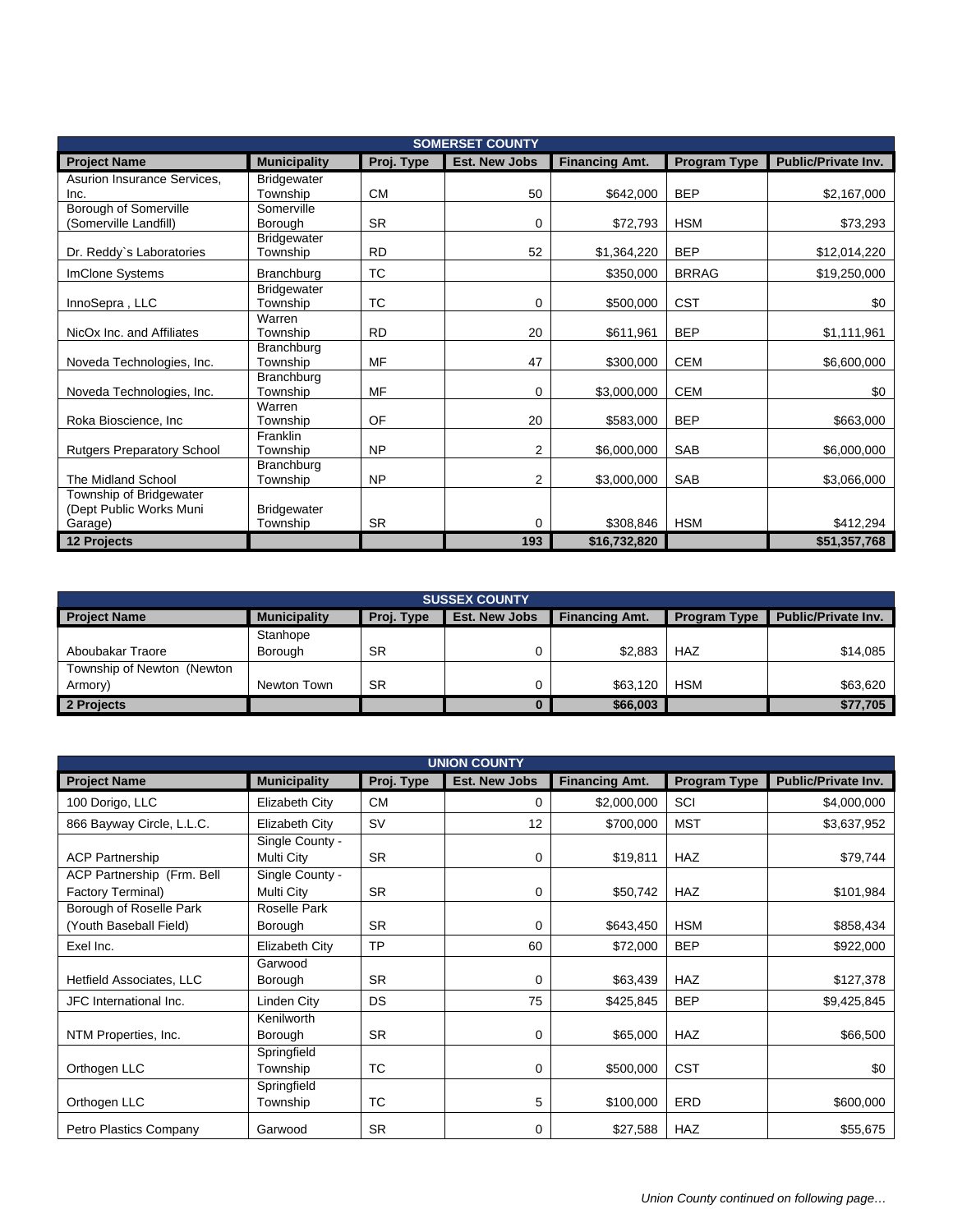| <b>UNION COUNTY (continued)</b> |                     |            |                      |                       |                     |                            |  |
|---------------------------------|---------------------|------------|----------------------|-----------------------|---------------------|----------------------------|--|
| <b>Project Name</b>             | <b>Municipality</b> | Proj. Type | <b>Est. New Jobs</b> | <b>Financing Amt.</b> | <b>Program Type</b> | <b>Public/Private Inv.</b> |  |
| S. Bertram Inc.                 | Linden City         | DS         | 25                   | \$2.875,000           | SCI                 | \$5,750,000                |  |
| Vogel Bus Company Inc.          | Roselle Borough     | TP         |                      | \$95,000              | <b>BGF</b>          | \$384,200                  |  |
| 14 Projects                     |                     |            | 185                  | \$7,637,875           |                     | \$26,009,712               |  |

| <b>STATEWIDE</b>                                         |           |                                               |    |                     |                            |              |  |
|----------------------------------------------------------|-----------|-----------------------------------------------|----|---------------------|----------------------------|--------------|--|
| Proj. Type<br><b>Municipality</b><br><b>Project Name</b> |           | <b>Est. New Jobs</b><br><b>Financing Amt.</b> |    | <b>Program Type</b> | <b>Public/Private Inv.</b> |              |  |
| <b>Family Service of Burlington</b>                      |           |                                               |    |                     |                            |              |  |
| County, New Jersey                                       | Statewide | <b>NP</b>                                     | 10 | \$4,391,733         | <b>SAB</b>                 | \$4,675,000  |  |
| Springpoint Senior Living, Inc.                          |           |                                               |    |                     |                            |              |  |
| <b>Obligated Group</b>                                   | Statewide | <b>NP</b>                                     |    | \$30,000,000        | <b>SAB</b>                 | \$30,013,720 |  |
| 2 Projects                                               |           |                                               | 15 | \$34,391,733        |                            | \$34,688,720 |  |

| <b>TO BE DETERMINED</b> |                     |            |                      |                       |                     |                            |
|-------------------------|---------------------|------------|----------------------|-----------------------|---------------------|----------------------------|
| <b>Project Name</b>     | <b>Municipality</b> | Proj. Type | <b>Est. New Jobs</b> | <b>Financing Amt.</b> | <b>Program Type</b> | <b>Public/Private Inv.</b> |
| <b>ID Systems</b>       | TBD                 | ТC         |                      | \$60,500              | <b>BRRAG</b>        | \$460,500*                 |
| Williams Sonoma Direct  | <b>TBD</b>          | DS         |                      | \$129,600             | <b>BRRAG</b>        | \$1,629,600*               |
| 2 Projects              |                     |            |                      | \$190.100             |                     | \$190.100                  |

\*Overlapping project costs (for companies receiving a combination of BEIP, BRAGG and/or STX awards) have been omitted from each county's public/private investment total.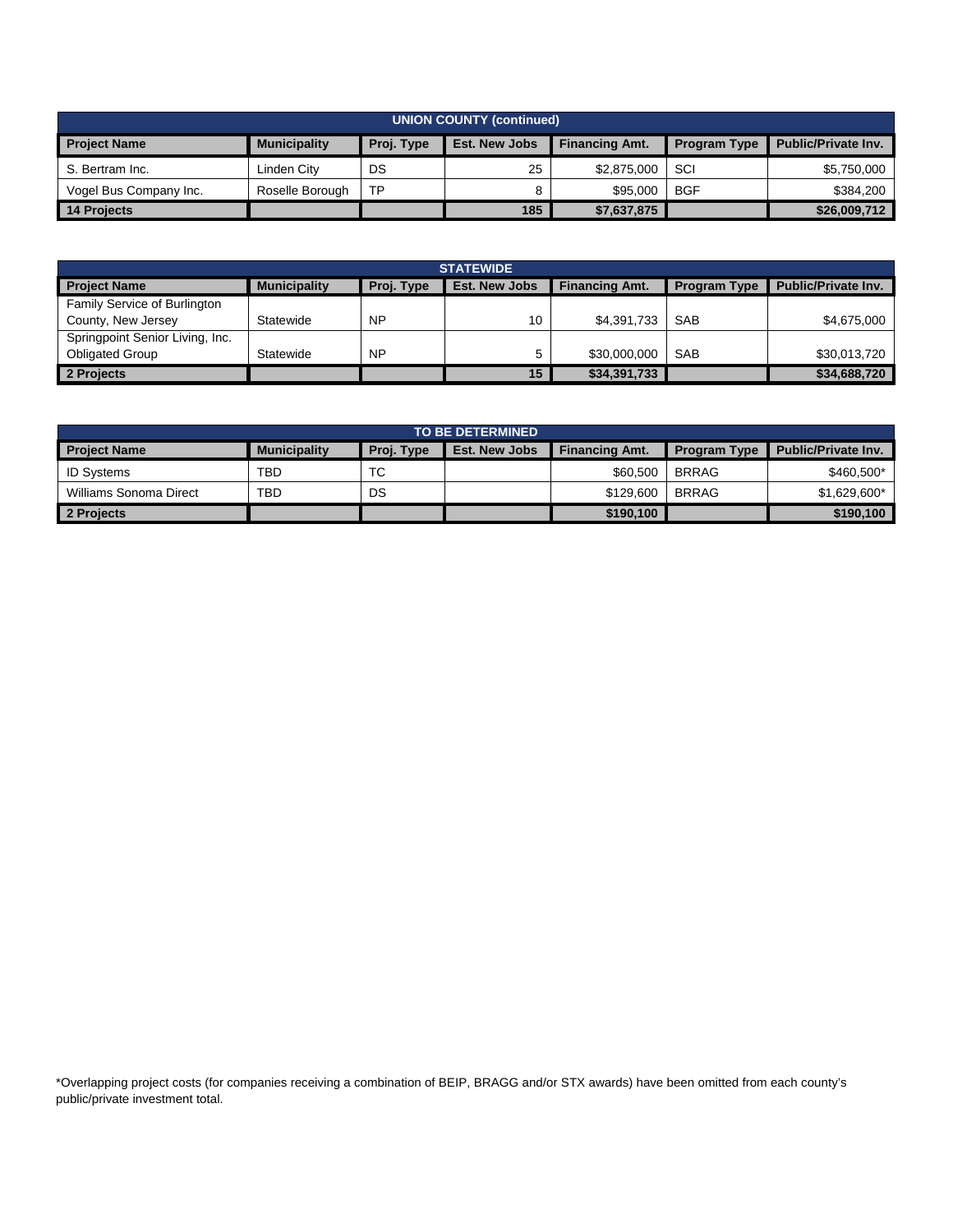## **Product and Program Keys**

| <b>PROJECT KEY</b> |                               |           |                                  |  |
|--------------------|-------------------------------|-----------|----------------------------------|--|
| <b>OF</b>          | <b>Office Facility</b>        | WS        | Wholesale                        |  |
| <b>SV</b>          | <b>Services</b>               | НS        | Housing                          |  |
| <b>CM</b>          | Commercial                    | ТC        | Technology                       |  |
| <b>RT</b>          | Retail                        | ΙN        | Infrastructure                   |  |
| <b>SR</b>          | Site Remediation              | DS        | <b>Distribution</b>              |  |
| <b>EX</b>          | <b>Exempt Public Facility</b> | <b>CC</b> | Continuing Care Retirement Comm. |  |
| <b>MF</b>          | Manufacturing                 | DC        | Day Care                         |  |
| <b>NP</b>          | Not for Profit                | <b>RD</b> | Research & Development           |  |
| СT                 | <b>Construction Trade</b>     | <b>TP</b> | Transportation                   |  |

| <b>PROGRAM KEY</b> |                                    |            |                                       |  |
|--------------------|------------------------------------|------------|---------------------------------------|--|
|                    | <b>New Jersey Business</b>         |            |                                       |  |
| <b>BGF</b>         | Growth Fund                        | <b>ERB</b> | Economic Recovery Board - Camden      |  |
| <b>DIR</b>         | Direct Loan                        | <b>MSL</b> | Main Street Assistance Line           |  |
| <b>GTE</b>         | Guarantee                          | <b>MST</b> | Main Street Assistance Term           |  |
|                    | Hazardous Site                     |            |                                       |  |
| <b>HSM</b>         | Remediation - Municipal            | <b>NMT</b> | New Markets Tax Credit                |  |
| <b>SAB</b>         | Stand-Alone Bond                   | <b>CED</b> | <b>Community Economic Development</b> |  |
|                    | <b>Business Employment</b>         |            | NJ Commission on Science and          |  |
| <b>BEP</b>         | Incentive Program                  | <b>CST</b> | Technology R&D                        |  |
|                    | Hazardous Site                     |            |                                       |  |
| <b>HAZ</b>         | Remediation - Commercial           | <b>ERD</b> | Edison R&D Wraparound                 |  |
|                    | <b>Clean Energy Solutions</b>      |            |                                       |  |
| <b>SCI</b>         | <b>Capital Invest</b>              | <b>LDF</b> | Local Development Financing Fund      |  |
| <b>SLP</b>         | Statewide Loan Pool                | <b>STX</b> | Sales & Use Tax Exemption             |  |
|                    | <b>Business Retention &amp;</b>    |            |                                       |  |
| <b>BRRAG</b>       | <b>Relocation Assistance Grant</b> | <b>CEM</b> | Clean Energy Manufacturing Fund       |  |
|                    |                                    | <b>TEC</b> | <b>Edison Innovation Fund</b>         |  |